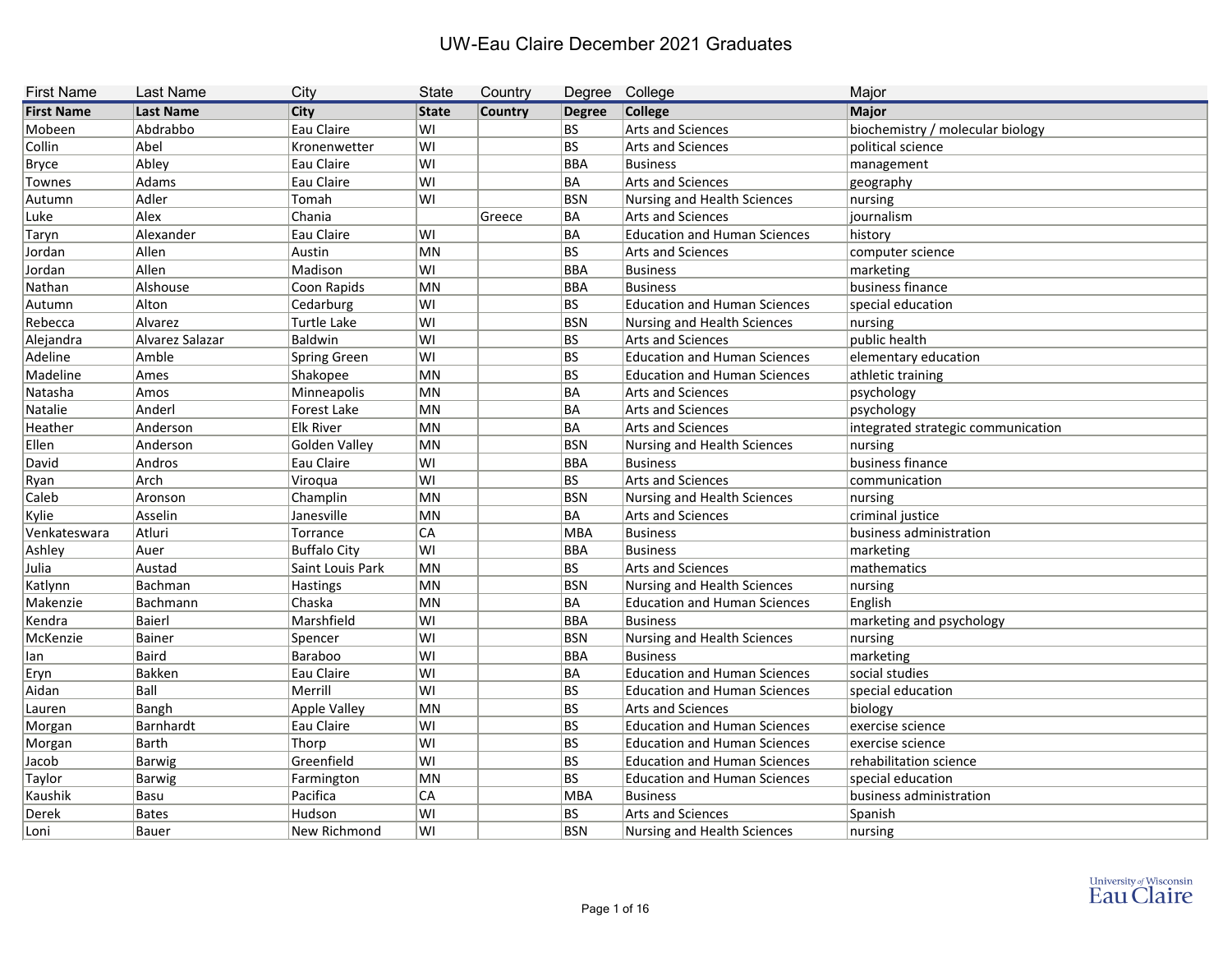| <b>First Name</b> | <b>Last Name</b>      | City                  | <b>State</b> | Country | Degree College |                                     | Major                                |
|-------------------|-----------------------|-----------------------|--------------|---------|----------------|-------------------------------------|--------------------------------------|
| Mallory           | Baumann               | Emmons                | MN           |         | BS.            | <b>Education and Human Sciences</b> | special education                    |
| Austin            | <b>Belot</b>          | Neenah                | WI           |         | BBA            | Business                            | management                           |
| Andrew            | Benesh                | Franklin              | TN           |         | MBA            | Business                            | business administration              |
| Alyssa            | Benning               | Menomonee Falls       | WI           |         | <b>BBA</b>     | Business                            | management                           |
| Samuel            | Benoy                 | Baldwin               | lwı          |         | <b>BBA</b>     | Business                            | business finance                     |
| <b>Braden</b>     | Benson                | Rogers                | MN           |         | BBA            | Business                            | business finance                     |
| Abigail           | Bentz                 | Blaine                | MN           |         | BS             | <b>Education and Human Sciences</b> | communication sciences and disorders |
| Katrina           | <b>Berg</b>           | <b>Fall Creek</b>     | WI           |         | <b>BS</b>      | <b>Arts and Sciences</b>            | geography and public health          |
| Nicholas          | <b>Berg</b>           | Victoria              | MN           |         | BBA            | Business                            | management                           |
| Samantha          | <b>Bethke</b>         | Wyoming               | MN           |         | <b>BS</b>      | <b>Education and Human Sciences</b> | exercise science                     |
| <b>Breigh</b>     | Bierman               | La Crescent           | MN           |         | ∣BA            | <b>Education and Human Sciences</b> | social studies                       |
| Dylan             | <b>Black</b>          | Eau Claire            | WI           |         | <b>BS</b>      | Arts and Sciences                   | computer science                     |
| Emily             | Blackwell             | Lakeville             | MN           |         | BBA            | Business                            | management                           |
| Ashlyn            | Blaschke              | Fennimore             | WI           |         | <b>EDS</b>     | Arts and Sciences                   | school psychology                    |
| Delaney           | Blindt                | Saint Paul            | MN           |         | <b>BBA</b>     | Business                            | marketing                            |
| Alexander         | Blum                  | Verona                | WI           |         | <b>BBA</b>     | Business                            | business administration and Spanish  |
| <b>Nicholas</b>   | Bolanda               | Mosinee               | WI           |         | BBA            | Business                            | business finance                     |
| Conrad            | Bolz                  | Medford               | lwı          |         | BS             | <b>Education and Human Sciences</b> | athletic training                    |
| Matthew           | <b>Botts</b>          | Eden Prairie          | MN           |         | <b>BBA</b>     | Business                            | business finance                     |
| Kristan           | Bowman                | Kenosha               | WI           |         | BSN            | Nursing and Health Sciences         | nursing                              |
| <b>Bryce</b>      | Boyea                 | Cadott                | WI           |         | BS             | <b>Education and Human Sciences</b> | elementary education                 |
| Jennifer          | Boyle                 | Austin                | MN           |         | BS             | Arts and Sciences                   | chemistry                            |
| Nico              | <b>Brandeau</b>       | Plymouth              | MN           |         | BS             | <b>Education and Human Sciences</b> | elementary education                 |
| Rebecca           | <b>Braun</b>          | Waunakee              | WI           |         | ∣BA            | <b>Education and Human Sciences</b> | English                              |
| Matthew           | Breunig               | Prairie du Sac        | lwı          |         | BS             | Arts and Sciences                   | psychology                           |
| Hannah            | <b>Brewster</b>       | Edgar                 | WI           |         | BBA            | Business                            | accounting                           |
| <b>Brooke</b>     | <b>Brienen</b>        | Green Bay             | lwı          |         | BS             | <b>Education and Human Sciences</b> | elementary education                 |
| Katherine         | <b>Brinkman</b>       | Saint Louis Park      | MN           |         | ∣BA            | Arts and Sciences                   | psychology                           |
| Alexa             | <b>Brooks</b>         | Beaver Dam            | lwı          |         | <b>BBA</b>     | <b>Business</b>                     | marketing and art                    |
| Dale              | Broughton             | Stoughton             | WI           |         | BS             | Arts and Sciences                   | criminal justice                     |
| Alexandria        | <b>Brown</b>          | Mazomanie             | WI           |         | BS             | <b>Education and Human Sciences</b> | elementary education and Spanish     |
| Elizabeth         | Bruch-Andersen        | <b>Hastings</b>       | MN           |         | BA             | <b>Education and Human Sciences</b> | English                              |
| Paige             | <b>Bruening</b>       | Eyota                 | MN           |         | BSN            | Nursing and Health Sciences         | nursing                              |
| Emily             | Brunschon             | Poplar Grove          | IL           |         | MA             | Arts and Sciences                   | history                              |
| Kallie            | Bumgarner             | Austin                | MN           |         | BA             | Arts and Sciences                   | art                                  |
| Avery             | <b>Burns</b>          | <b>Combined Locks</b> | WI           |         | BME            | <b>Education and Human Sciences</b> | music                                |
| Samuel            | Burzynski             | Stanley               | WI           |         | BS             | Arts and Sciences                   | physics                              |
| Kallie            | <b>Buss</b>           | Lakeville             | MN           |         | BA             | Arts and Sciences                   | psychology                           |
| Margaret          | <b>Butkus</b>         | Medford               | WI           |         | BS             | <b>Education and Human Sciences</b> | special education                    |
| Delaney           | <b>Butler Channel</b> | Sheboygan             | WI           |         | BS             | Arts and Sciences                   | biology                              |
| Jessica           | Buytendorp            | Cottage Grove         | MN           |         | BBA            | Business                            | management                           |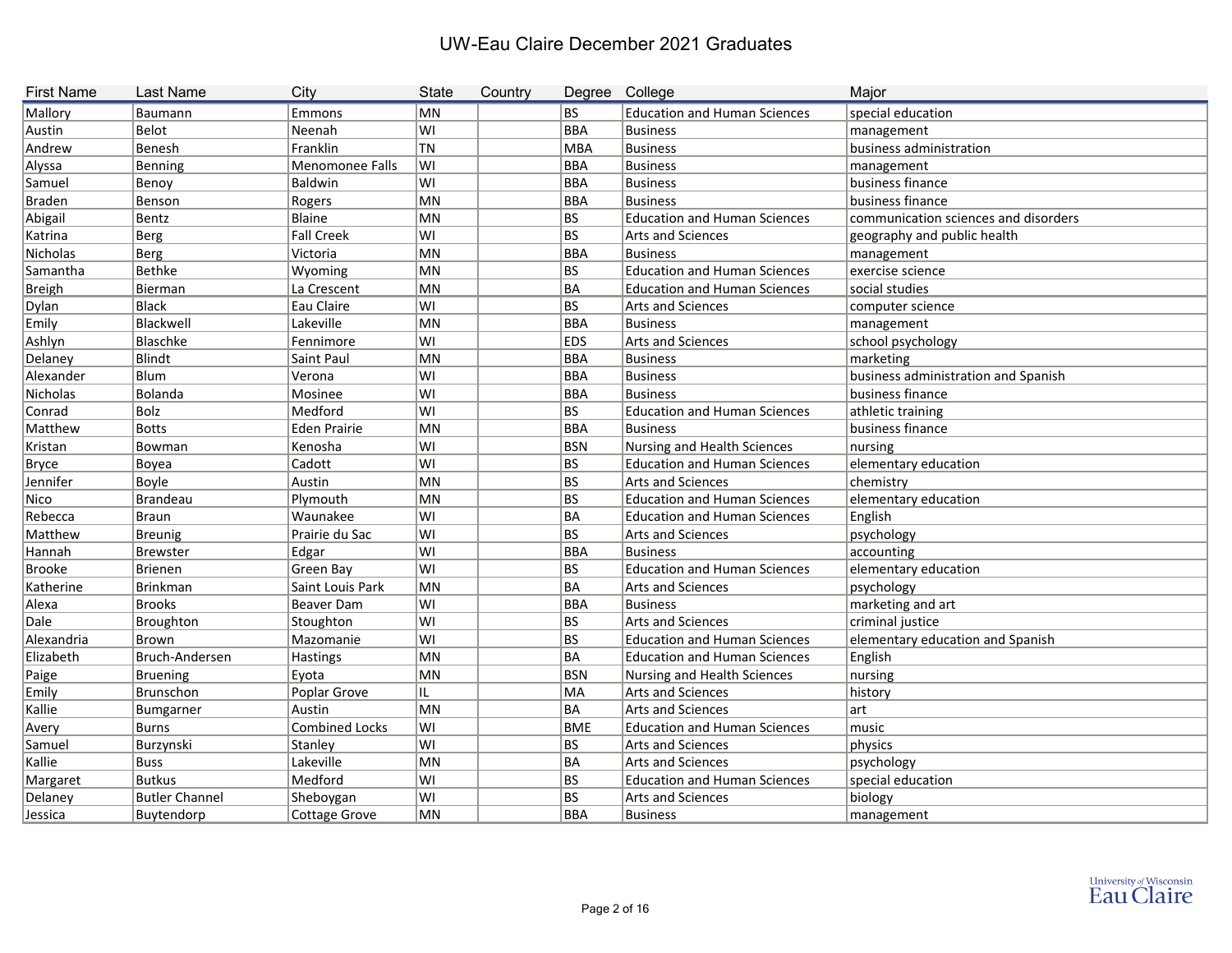| <b>First Name</b> | Last Name        | City                   | <b>State</b> | Country | Degree College |                                     | Major                                |
|-------------------|------------------|------------------------|--------------|---------|----------------|-------------------------------------|--------------------------------------|
| Olivia            | Campbell         | <b>River Falls</b>     | lwı          |         | <b>BBA</b>     | <b>Business</b>                     | management                           |
| Charlene          | Cardona Avelares | Eau Claire             | ∣wı          |         | <b>EDS</b>     | <b>Arts and Sciences</b>            | school psychology                    |
| Kaytlynn          | Carson           | Eau Claire             | lwı          |         | BBA            | <b>Business</b>                     | management                           |
| Elizabeth         | Caya             | La Crosse              | lwı          |         | BA             | <b>Arts and Sciences</b>            | religious studies                    |
| Hannah            | Cedarblade       | <b>Elk Mound</b>       | ∣wı          |         | BS             | <b>Education and Human Sciences</b> | special education                    |
| Monica            | Chaplock         | Greendale              | lwı          |         | BA             | <b>Arts and Sciences</b>            | integrated strategic communication   |
| Jack              | Chard            | Waukesha               | ∣wı          |         | BS             | <b>Education and Human Sciences</b> | rehabilitation science               |
| Andrew            | Cheng            | Minocqua               | lwı          |         | BS             | <b>Arts and Sciences</b>            | economics                            |
| Eric              | Chestolowski     | Rochester              | MN           |         | BA             | <b>Arts and Sciences</b>            | psychology                           |
| Lane              | Christensen      | Amery                  | lwı          |         | BBA            | <b>Business</b>                     | accounting and business finance      |
| Andrew            | Christopherson   | Osseo                  | lwı          |         | BBA            | <b>Business</b>                     | marketing                            |
| Joshua            | Cleary           | Roberts                | ∣wı          |         | BBA            | <b>Business</b>                     | management                           |
| Kailey            | Collar           | <b>Wisconsin Dells</b> | lwı          |         | BA             | <b>Arts and Sciences</b>            | psychology                           |
| Ameer             | Collins          | Chicago                | IL.          |         | BS             | <b>Arts and Sciences</b>            | criminal justice                     |
| Adam              | Cook             | Chanhassen             | MN           |         | BA             | <b>Arts and Sciences</b>            | political science                    |
| Dawsen            | Cossalter        | Esko                   | MN           |         | BSN            | Nursing and Health Sciences         | nursing                              |
| Riley             | Cox              | Savage                 | MN           |         | BBA            | <b>Business</b>                     | management                           |
| Michael           | Craffey          | Mentor                 | lон          |         | MBA            | <b>Business</b>                     | business administration              |
| Alexa             | Cupery           | Waupun                 | lwı          |         | BBA            | <b>Business</b>                     | management and marketing             |
| Joseph            | Cyzewski         | Forest Lake            | MN           |         | BS             | <b>Education and Human Sciences</b> | exercise science                     |
| Michael           | Dahl             | Eau Claire             | lwı          |         | BS             | <b>Arts and Sciences</b>            | computer science                     |
| Jenna             | Dailey           | Blaine                 | MN           |         | <b>BSN</b>     | <b>Nursing and Health Sciences</b>  | nursing                              |
| <b>Blake</b>      | Dapper           | Lakeville              | MN           |         | BBA            | <b>Business</b>                     | accounting and business finance      |
| Madison           | Davey            | Lino Lakes             | MN           |         | BS             | <b>Education and Human Sciences</b> | special education                    |
| Kaitlyn           | Day              | Roseville              | MN           |         | BS             | <b>Education and Human Sciences</b> | rehabilitation science               |
| Colton            | Dechant          | Tomah                  | lwı          |         | <b>BSW</b>     | <b>Education and Human Sciences</b> | social work                          |
| Hailey            | Dellich          | Anoka                  | MN           |         | BBA            | <b>Business</b>                     | marketing                            |
| Tyler             | Demo             | Loves Park             | IL.          |         | BBA            | <b>Business</b>                     | information systems                  |
| Kylie             | Denzine          | Eau Claire             | lwı          |         | BS             | <b>Education and Human Sciences</b> | communication sciences and disorders |
| Tiffany           | Derynda          | Oconomowoc             | ∣wı          |         | BSN            | <b>Nursing and Health Sciences</b>  | nursing                              |
| Madison           | Detviler         | Woodbury               | MN           |         | <b>BFA</b>     | <b>Arts and Sciences</b>            | lart                                 |
| <b>Briana</b>     | Dickerson        | <b>Eden Prairie</b>    | MN           |         | BS             | <b>Education and Human Sciences</b> | elementary education                 |
| Ashlee            | Diestler         | Neillsville            | ∣WI          |         | BA             | Arts and Sciences                   | sociology                            |
| Sara              | Dingeldein       | Stoddard               | lWI          |         | BS             | <b>Education and Human Sciences</b> | communication sciences and disorders |
| Sophie            | Disher           | <b>Stevens Point</b>   | WI           |         | BS             | <b>Education and Human Sciences</b> | special education                    |
| Rita              | Donahue          | Neillsville            | lwı          |         | <b>BSN</b>     | Nursing and Health Sciences         | nursing                              |
| Kaitlyn           | Donatell         | Lakeville              | MN           |         | BS             | Arts and Sciences                   | criminal justice                     |
| Luke              | Dorn             | Saint Cloud            | MN           |         | BBA            | <b>Business</b>                     | accounting and business finance      |
| Emily             | Doroff           | Prior Lake             | MN           |         | BBA            | <b>Business</b>                     | marketing                            |
| Ella              | Douvier          | Sauk Rapids            | MN           |         | BS             | <b>Education and Human Sciences</b> | elementary education and Spanish     |
| Stefania          | Draghicchio      | Suamico                | ∣WI          |         | BA             | Arts and Sciences                   | psychology                           |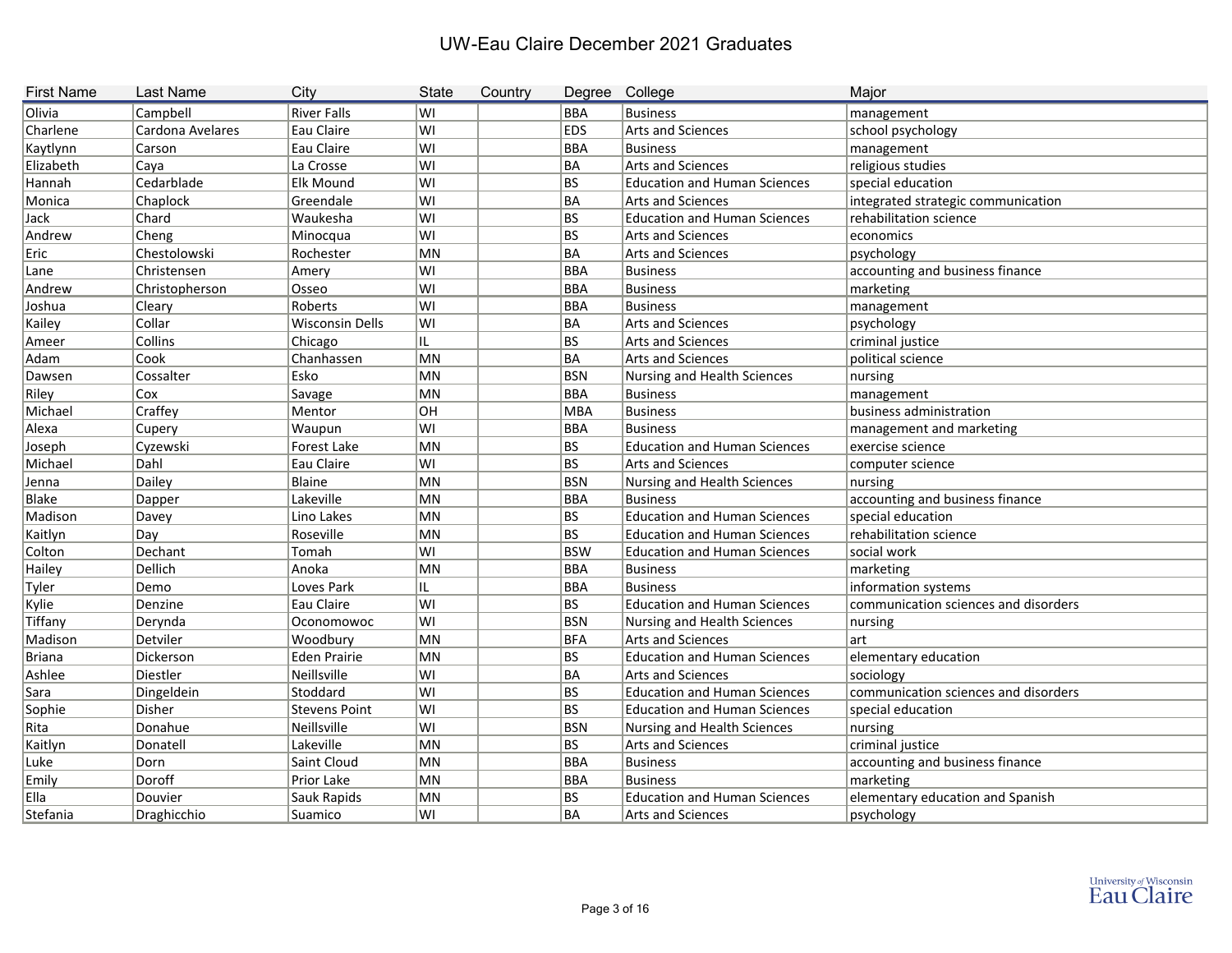| <b>First Name</b> | <b>Last Name</b> | City                    | <b>State</b> | Country |            | Degree College                      | Major                                              |
|-------------------|------------------|-------------------------|--------------|---------|------------|-------------------------------------|----------------------------------------------------|
| Erika             | <b>Drake</b>     | Pulaski                 | WI           |         | <b>BBA</b> | <b>Business</b>                     | marketing                                          |
| Hailey            | Draxler          | Hewitt                  | WI           |         | <b>BSN</b> | Nursing and Health Sciences         | nursing                                            |
| Ariyana           | Dryden           | Milwaukee               | WI           |         | <b>BS</b>  | <b>Education and Human Sciences</b> | special education                                  |
| Alexis            | Duehren          | O Fallon                | MO           |         | <b>MBA</b> | Business                            | business administration                            |
| Emma              | Dunn             | Chippewa Falls          | WI           |         | <b>BS</b>  | <b>Education and Human Sciences</b> | elementary education                               |
| Sofia             | Earle            | Lakeville               | MN           |         | <b>BBA</b> | Business                            | management and Spanish                             |
| Nicholas          | Eggert           | Plymouth                | WI           |         | MA         | Arts and Sciences                   | history                                            |
| Christian         | Ellefson         | Viroqua                 | lwı          |         | <b>BBA</b> | <b>Business</b>                     | international business and German                  |
| Kylie             | Engel            | Minneapolis             | MN           |         | <b>BA</b>  | Arts and Sciences                   | women's, gender, and sexuality studies             |
| Daniel            | Engstrom         | Land O Lakes            | FL.          |         | <b>MBA</b> | Business                            | business administration                            |
| Danielle          | Erdman           | <b>Wisconsin Rapids</b> | WI           |         | <b>BA</b>  | Arts and Sciences                   | psychology and English                             |
| <b>Brooke</b>     | Erickson         | Eau Claire              | WI           |         | <b>BS</b>  | Arts and Sciences                   | English and women's, gender, and sexuality studies |
| Hannah            | Erickson         | Hudson                  | lwı          |         | <b>BBA</b> | Business                            | management and Spanish                             |
| Kayla             | Erickson         | Wausau                  | lwı          |         | <b>BBA</b> | Business                            | marketing                                          |
| Alanna            | Espinoza         | Saint Paul              | MN           |         | <b>BA</b>  | Arts and Sciences                   | communication                                      |
| Suzannah          | Esteb            | Woodbury                | MN           |         | <b>BS</b>  | <b>Education and Human Sciences</b> | special education                                  |
| Karli             | Estenson         | Whitehall               | WI           |         | <b>BS</b>  | <b>Education and Human Sciences</b> | elementary education                               |
| Carly             | Eystad           | Chippewa Falls          | lwı          |         | BA         | Arts and Sciences                   | psychology                                         |
| Chloe             | Falcon           | Kenosha                 | lwı          |         | BA         | <b>Education and Human Sciences</b> | English                                            |
| Ashlie            | Fanetti          | Bloomer                 | WI           |         | <b>BA</b>  | Arts and Sciences                   | journalism                                         |
| Danielle          | Farr             | Madison                 | WI           |         | <b>BA</b>  | Arts and Sciences                   | communication                                      |
| Samuel            | Fitzhenry        | Oshkosh                 | lwı          |         | <b>BBA</b> | Business                            | management                                         |
| Emily             | Flaskrud         | Mondovi                 | lwı          |         | <b>BS</b>  | <b>Education and Human Sciences</b> | rehabilitation science                             |
| Jack              | Flatten          | Centerville             | MN           |         | <b>BS</b>  | Arts and Sciences                   | physics                                            |
| Kathryn           | Flynn            | West Bend               | WI           |         | <b>BM</b>  | Arts and Sciences                   | music                                              |
| Maxwell           | Ford             | Pulaski                 | lwı          |         | <b>BBA</b> | Business                            | marketing                                          |
| Amanda            | Franks           | Osseo                   | lwı          |         | <b>BS</b>  | <b>Education and Human Sciences</b> | kinesiology                                        |
| Aleah             | Free             | Marshfield              | lwı          |         | BS         | <b>Education and Human Sciences</b> | special education                                  |
| Ingrid            | Friberg          | Stratford               | lwı          |         | <b>BBA</b> | Business                            | management                                         |
| Ryan              | Friedenreich     | Madison                 | lwı          |         | <b>BBA</b> | Business                            | information systems                                |
| Samuel            | Fritz            | <b>Spring Valley</b>    | WI           |         | <b>BBA</b> | Business                            | management                                         |
| Brycen            | Froehlich        | Appleton                | lwı          |         | <b>BS</b>  | <b>Education and Human Sciences</b> | exercise science                                   |
| Jack              | <b>Furry</b>     | Ham Lake                | MN           |         | <b>BBA</b> | Business                            | accounting                                         |
| Lauren            | Gaffron          | Maple Grove             | MN           |         | <b>BLS</b> | Arts and Sciences                   | liberal studies                                    |
| Hunter            | Gagner           | <b>Elk Mound</b>        | WI           |         | <b>BBA</b> | Business                            | marketing                                          |
| Ryan              | Gallagher        | Waunakee                | WI           |         | <b>BS</b>  | Arts and Sciences                   | physics and mathematics                            |
| Destiny           | Gamerl           | Beaver Dam              | WI           |         | <b>BME</b> | <b>Education and Human Sciences</b> | $\sf music$                                        |
| Jayde             | Ganser           | Mosinee                 | WI           |         | BS.        | <b>Education and Human Sciences</b> | special education                                  |
| Luis              | Garcia Hernandez | Wisconsin Dells         | WI           |         | <b>BBA</b> | <b>Business</b>                     | accounting                                         |
| Kelly             | Garrett          | Readstown               | WI           |         | BS         | <b>Education and Human Sciences</b> | communication sciences and disorders               |
| Mckayla           | Garski           | Mosinee                 | WI           |         | BBA        | <b>Business</b>                     | accounting                                         |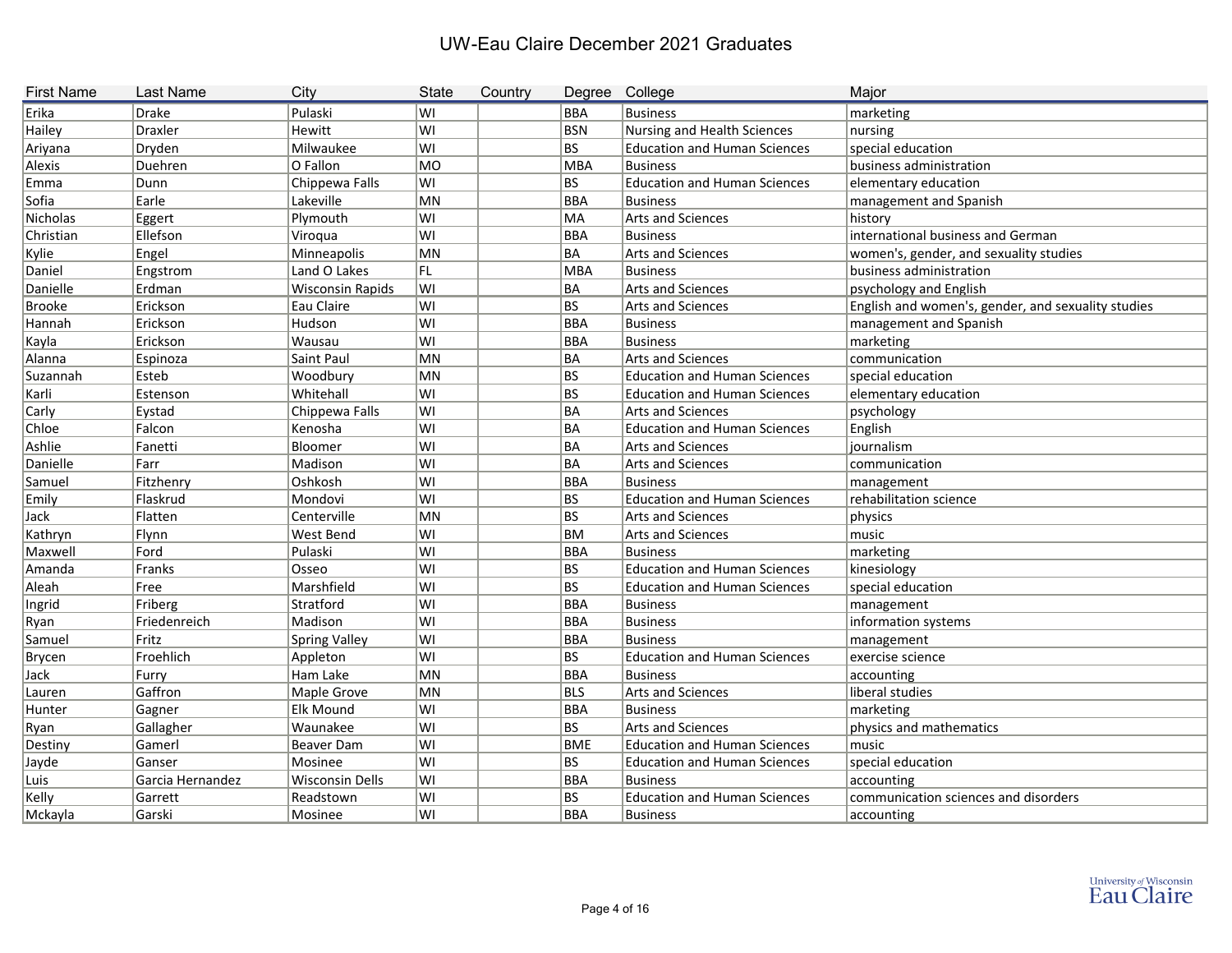| <b>First Name</b> | <b>Last Name</b> | City                    | <b>State</b> | Country | Degree College |                                     | Major                                |
|-------------------|------------------|-------------------------|--------------|---------|----------------|-------------------------------------|--------------------------------------|
| Sydney            | Garski           | <b>Eden Prairie</b>     | MN           |         | BS             | Arts and Sciences                   | biology                              |
| Marissa           | Gebelein         | Stratford               | WI           |         | <b>BSN</b>     | Nursing and Health Sciences         | nursing                              |
| Dana              | Gebert           | Eau Claire              | WI           |         | BBA            | <b>Business</b>                     | management and mathematics           |
| Madeline          | Gehr             | Mequon                  | lwı          |         | BS             | <b>Education and Human Sciences</b> | communication sciences and disorders |
| Kristen           | Geishirt         | Deforest                | lwı          |         | BS             | <b>Education and Human Sciences</b> | elementary education                 |
| Jonah             | Gesk             | Farmington              | MN           |         | BBA            | <b>Business</b>                     | information systems                  |
| Derrick           | Getchell         | Albert Lea              | MN           |         | MBA            | <b>Business</b>                     | business administration              |
| Quinton           | Gilbertson       | Saint Michael           | MN           |         | BA             | Arts and Sciences                   | political science                    |
| Nathan            | Goddard          | Green Bay               | lwı          |         | BBA            | <b>Business</b>                     | international business               |
| Elizabeth         | Grenzow          | Monroe                  | lwı          |         | <b>BBA</b>     | <b>Business</b>                     | management                           |
| Katherine         | Griesbach        | <b>Wisconsin Rapids</b> | ∣wı          |         | <b>BSN</b>     | Nursing and Health Sciences         | nursing                              |
| Jacob             | Gruen            | La Crosse               | WI           |         | BBA            | <b>Business</b>                     | management                           |
| Savanna           | Grunzke          | Waseca                  | MN           |         | BS             | Arts and Sciences                   | geography                            |
| Tessa             | Grywalsky        | Madison                 | ∣WI          |         | BA             | <b>Arts and Sciences</b>            | criminal justice                     |
| Tara              | Guden            | Marshfield              | WI           |         | <b>BSN</b>     | <b>Nursing and Health Sciences</b>  | nursing                              |
| Tiffany           | Guden            | Marshfield              | WI           |         | BSN            | Nursing and Health Sciences         | nursing                              |
| Taylor            | Hagmann          | Eau Claire              | lwı          |         | BA             | <b>Arts and Sciences</b>            | English                              |
| Nicole            | Haider           | Chisago City            | MN           |         | <b>BSN</b>     | Nursing and Health Sciences         | nursing                              |
| Elizabeth         | Hainlen          | Maple Grove             | MN           |         | <b>BME</b>     | <b>Education and Human Sciences</b> | music                                |
| Hailee            | Hamer            | <b>Cottage Grove</b>    | WI           |         | BS             | <b>Education and Human Sciences</b> | elementary education                 |
| Taylor            | Hand             | Neillsville             | WI           |         | BS             | <b>Education and Human Sciences</b> | special education                    |
| Samuel            | Hanneman         | <b>Wisconsin Rapids</b> | WI           |         | BS             | Arts and Sciences                   | geography                            |
| Sara              | Hansen           | Mondovi                 | lwı          |         | BBA            | <b>Business</b>                     | accounting                           |
| Jacy              | Hansen           | Austin                  | MN           |         | BS             | <b>Education and Human Sciences</b> | communication sciences and disorders |
| <b>Bryce</b>      | Hansen           | Appleton                | WI           |         | BS             | <b>Education and Human Sciences</b> | special education                    |
| Hailey            | Hanson           | Rogers                  | MN           |         | BA             | Arts and Sciences                   | psychology                           |
| <b>Bailey</b>     | Harding          | Athens                  | WI           |         | BS             | <b>Education and Human Sciences</b> | communication sciences and disorders |
| Nicholas          | Harris           | Wayzata                 | MN           |         | BBA            | <b>Business</b>                     | marketing and Spanish                |
| Julia             | Hartwig          | Champlin                | MN           |         | BBA            | <b>Business</b>                     | marketing                            |
| Christina         | Hassemer         | Eau Claire              | WI           |         | <b>BSW</b>     | <b>Education and Human Sciences</b> | social work                          |
| Megan             | Haug             | Edina                   | MN           |         | BS             | <b>Education and Human Sciences</b> | elementary education and Spanish     |
| Alec              | Heacox           | Eau Claire              | lwı          |         | <b>BBA</b>     | <b>Business</b>                     | economics                            |
| Samuel            | Heath            | Eden Prairie            | MN           |         | BS             | <b>Arts and Sciences</b>            | computer science                     |
| Sara              | Heile            | Prior Lake              | MN           |         | BS             | <b>Education and Human Sciences</b> | special education                    |
| Morgan            | Hein             | Minocqua                | WI           |         | <b>BS</b>      | Arts and Sciences                   | biology                              |
| Kellee            | Held             | Iron Ridge              | WI           |         | <b>BBA</b>     | <b>Business</b>                     | business administration              |
| Maria             | Heltne           | <b>Elk Mound</b>        | WI           |         | BS             | <b>Education and Human Sciences</b> | communication sciences and disorders |
| Megan             | Henning          | Eau Claire              | WI           |         | <b>BS</b>      | <b>Education and Human Sciences</b> | special education                    |
| Gabriel           | Hernandez        | De Pere                 | WI           |         | BBA            | <b>Business</b>                     | international business               |
| Eleandra          | Higley           | Eau Claire              | WI           |         | <b>BSW</b>     | <b>Education and Human Sciences</b> | social work                          |
| William           | Hilgendorf       | Marathon                | WI           |         | BA             | Arts and Sciences                   | psychology                           |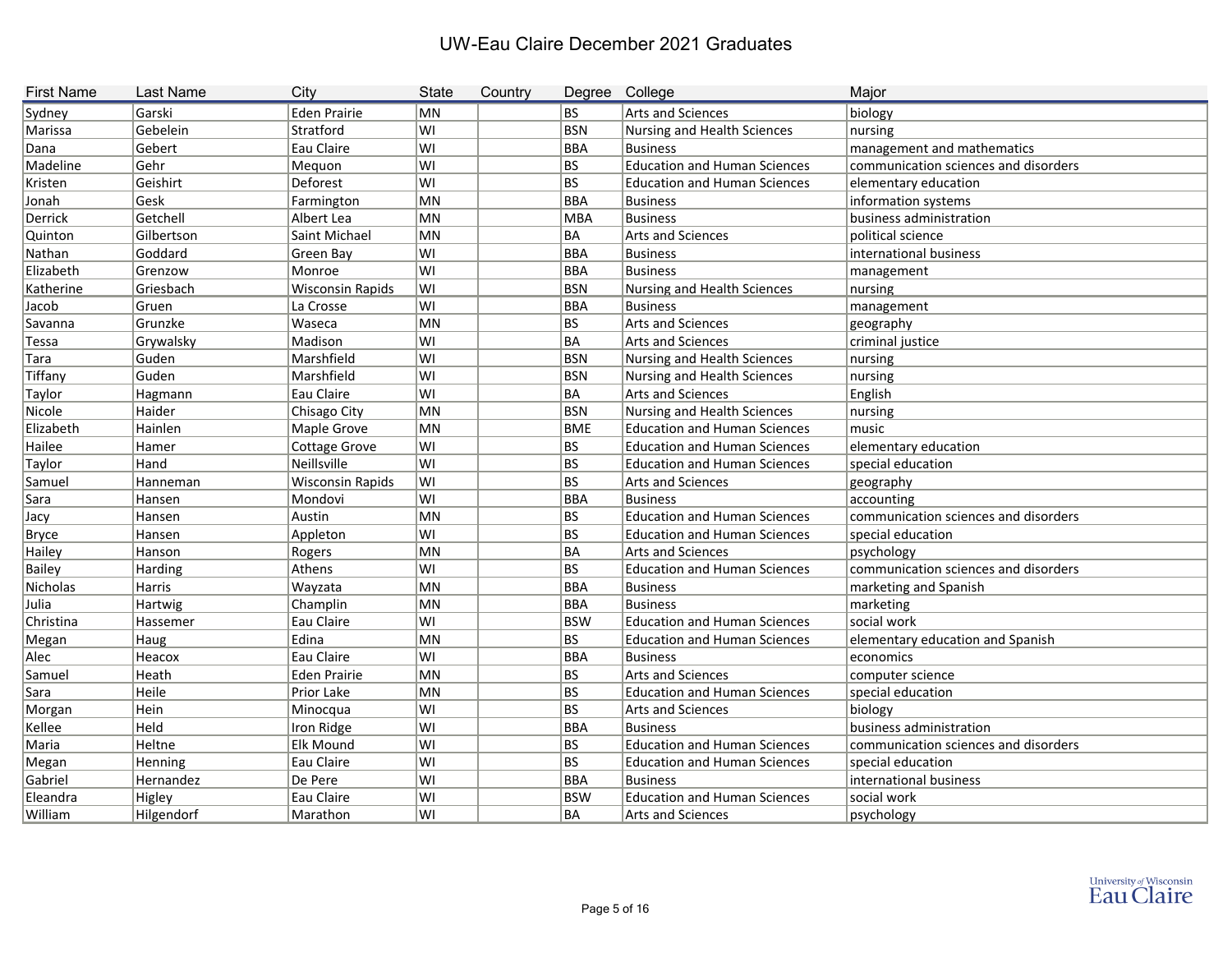| <b>First Name</b> | <b>Last Name</b> | City                    | <b>State</b> | Country | Degree College |                                     | Major                                |
|-------------------|------------------|-------------------------|--------------|---------|----------------|-------------------------------------|--------------------------------------|
| Elizabeth         | Hill             | Charlottesville         | VA           |         | MBA            | <b>Business</b>                     | business administration              |
| Holly             | Hirst            | Appleton                | lwı          |         | BS             | <b>Education and Human Sciences</b> | elementary education                 |
| Sabrina           | Hofbauer         | Rochester               | MN           |         | BA             | <b>Arts and Sciences</b>            | criminal justice                     |
| Sawyer            | Hoff             | Savage                  | MN           |         | BA             | <b>Arts and Sciences</b>            | English                              |
| Julia             | Hoffmann         | Glenwood                | MN           |         | BBA            | <b>Business</b>                     | accounting and business finance      |
| Krista            | Holler           | Cadott                  | lwı          |         | BA             | <b>Arts and Sciences</b>            | psychology                           |
| Gabriel           | Hollman          | Rochester               | MN           |         | BA             | <b>Education and Human Sciences</b> | social studies                       |
| Abbigail          | Holzmann         | Green Bay               | lwı          |         | BS             | <b>Education and Human Sciences</b> | elementary education                 |
| Ethan             | Homann           | Eau Claire              | lwı          |         | BS             | <b>Arts and Sciences</b>            | biology                              |
| Kayla             | Hopperdietzel    | Spencer                 | ∣wı          |         | BS             | <b>Arts and Sciences</b>            | criminal justice                     |
| Cordell           | Hron             | Hartford                | lwı          |         | BS             | <b>Education and Human Sciences</b> | exercise science                     |
| Mingfu            | Huang            | Guangzhou               | 44           | China   | BS             | <b>Arts and Sciences</b>            | computer science                     |
| Alanna            | Huggett          | Marshall                | lwı          |         | BA             | <b>Arts and Sciences</b>            | English and Latin American studies   |
| Payton            | Hughes           | Eau Claire              | lwı          |         | BS             | <b>Arts and Sciences</b>            | economics                            |
| Halle             | Hurst            | Rosemount               | MN           |         | <b>BSN</b>     | Nursing and Health Sciences         | nursing and Spanish                  |
| Olivia            | Hurt             | Lake Elmo               | MN           |         | BA             | <b>Arts and Sciences</b>            | criminal justice and psychology      |
| Sean              | Hurt             | Bloomer                 | lwı          |         | BS             | <b>Education and Human Sciences</b> | kinesiology                          |
| Margaret          | Israel           | Duluth                  | MN           |         | BA             | Arts and Sciences                   | psychology                           |
| George            | Jackson          | Saint Germain           | lwı          |         | BBA            | <b>Business</b>                     | business administration              |
| Kassandra         | Jain             | <b>Elk Mound</b>        | lwı          |         | <b>BSW</b>     | <b>Education and Human Sciences</b> | social work                          |
| Hannah            | Jake             | Stoughton               | lwı          |         | BS             | <b>Education and Human Sciences</b> | elementary education                 |
| Katherine         | Jamieson         | Hartland                | ∣wı          |         | BS             | <b>Education and Human Sciences</b> | elementary education and Spanish     |
| Hailee            | <b>Jefferies</b> | New Lisbon              | ∣wı          |         | BA             | <b>Arts and Sciences</b>            | geography                            |
| Alicia            | Jensen           | Marathon                | lwı          |         | BSN            | Nursing and Health Sciences         | nursing                              |
| Samuel            | Jenson           | Mahtomedi               | MN           |         | BS             | <b>Education and Human Sciences</b> | exercise science                     |
| Shaylee           | Jerabek          | Oshkosh                 | lwı          |         | BS             | <b>Arts and Sciences</b>            | art                                  |
| Will              | Jilek            | Hudson                  | lwı          |         | BS             | <b>Education and Human Sciences</b> | exercise science                     |
| Madison           | Johnson          | Plymouth                | MN           |         | BS             | <b>Arts and Sciences</b>            | art                                  |
| Tyler             | Johnson          | Ettrick                 | lwı          |         | BS             | <b>Arts and Sciences</b>            | biology                              |
| Skyler            | Johnson          | Eau Claire              | lwı          |         | BA             | <b>Arts and Sciences</b>            | communication                        |
| Kylie             | Johnson          | Woodbury                | MN           |         | BS             | <b>Education and Human Sciences</b> | elementary education                 |
| Wyatt             | Johnson          | Mapleton                | MN           |         | <b>BS</b>      | <b>Arts and Sciences</b>            | integrated strategic communication   |
| Taylor            | Johnson          | Tomahawk                | WI           |         | <b>BSN</b>     | Nursing and Health Sciences         | nursing                              |
| Sandra            | Johnstone        | Concord                 | CA           |         | BS.            | <b>Education and Human Sciences</b> | communication sciences and disorders |
| Samantha          | Jones            | Beloit                  | WI           |         | BS             | <b>Education and Human Sciences</b> | rehabilitation science               |
| Sarah             | Jorgenson        | North St Paul           | MN           |         | <b>BS</b>      | <b>Education and Human Sciences</b> | elementary education                 |
| Haley             | Kalal            | Hartland                | WI           |         | <b>BSN</b>     | Nursing and Health Sciences         | nursing                              |
| Jordyn            | Kaminski         | Tomahawk                | ∣wı          |         | BS             | <b>Education and Human Sciences</b> | elementary education                 |
| Anna              | Kautzman         | Champlin                | MN           |         | BS             | <b>Education and Human Sciences</b> | rehabilitation science               |
| Sajjan            | КC               | <b>Richland Center</b>  | WI           |         | MBA            | <b>Business</b>                     | business administration              |
| Elizabeth         | Keena            | <b>Wisconsin Rapids</b> | ∣wı          |         | <b>BSN</b>     | Nursing and Health Sciences         | nursing                              |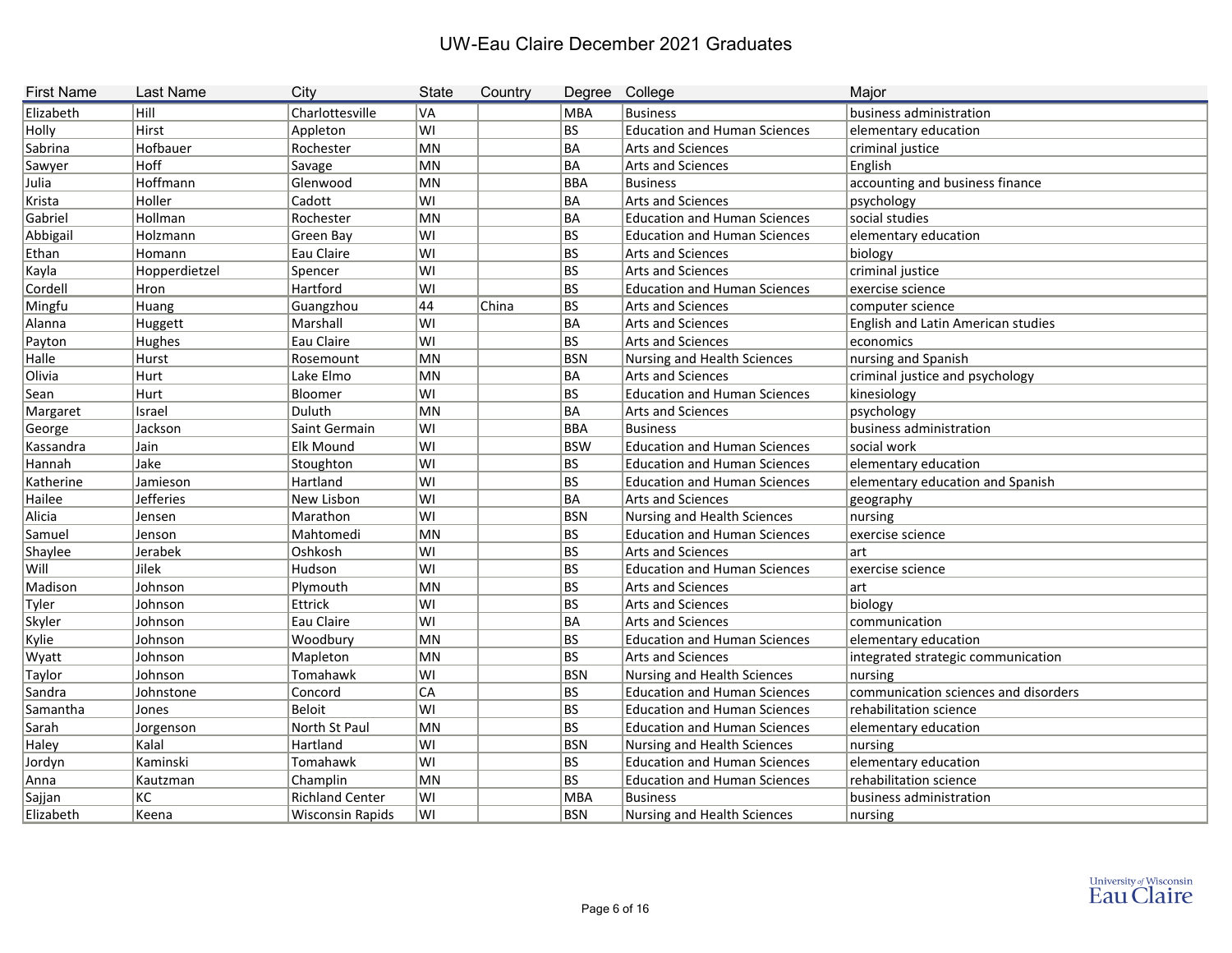| <b>First Name</b> | Last Name            | City              | <b>State</b> | Country | Degree College |                                     | Major                              |
|-------------------|----------------------|-------------------|--------------|---------|----------------|-------------------------------------|------------------------------------|
| Amanda            | Keiser               | West St Paul      | MN           |         | BA             | <b>Arts and Sciences</b>            | psychology                         |
| Abbey             | Keister              | Saint Michael     | MN           |         | BME            | <b>Education and Human Sciences</b> | music                              |
| Madeline          | Keithly              | Wayzata           | MN           |         | BA             | <b>Education and Human Sciences</b> | Spanish and Latin American studies |
| Zachary           | Kelly                | Lino Lakes        | MN           |         | BBA            | <b>Business</b>                     | accounting                         |
| Madisyn           | Kephart              | White Bear Lake   | MN           |         | BSN            | <b>Nursing and Health Sciences</b>  | nursing                            |
| Christopher       | Ketema               | Woodbury          | MN           |         | BBA            | <b>Business</b>                     | information systems                |
| Ahmed             | Kharoub              | Germantown        | WI           |         | BBA            | <b>Business</b>                     | business finance                   |
| Taylor            | Kintopf              | West Bend         | WI           |         | <b>BSN</b>     | <b>Nursing and Health Sciences</b>  | nursing                            |
| Benjamin          | Kittilstad           | Eau Claire        | WI           |         | BBA            | <b>Business</b>                     | business administration            |
| Killy             | Kitzmann             | Eau Claire        | WI           |         | BA             | <b>Arts and Sciences</b>            | psychology                         |
| Trista            | Kizer                | Marshfield        | WI           |         | BSN            | Nursing and Health Sciences         | nursing                            |
| Kristian          | Kletti               | Vadnais Heights   | MN           |         | BBA            | <b>Business</b>                     | business finance                   |
| Angela            | Klinkner             | Cashton           | ∣WI          |         | BME            | <b>Education and Human Sciences</b> | music                              |
| Hannah            | Klunder              | Appleton          | WI           |         | BA             | <b>Arts and Sciences</b>            | communication and psychology       |
| Taylor            | Koenig               | Barron            | WI           |         | BA             | Arts and Sciences                   | criminal justice                   |
| Leah              | Koepke               | Freedom           | ∣wı          |         | BS             | Arts and Sciences                   | mathematics                        |
| Shane             | Kohls                | Chippewa Falls    | WI           |         | BS             | <b>Arts and Sciences</b>            | physics                            |
| Caleb             | Kolell               | Appleton          | lwı          |         | BS             | <b>Education and Human Sciences</b> | exercise science                   |
| Grace             | Kolpin               | Plymouth          | MN           |         | BS             | <b>Arts and Sciences</b>            | psychology                         |
| Jacob             | Korf                 | Delavan           | WI           |         | BS             | <b>Arts and Sciences</b>            | computer science                   |
| Nathan            | Koubsky              | Clear Lake        | MN           |         | MBA            | <b>Business</b>                     | business administration            |
| Wesley            | Kovarik              | Park Falls        | WI           |         | BA             | <b>Arts and Sciences</b>            | history                            |
| Cassidy           | Krall                | <b>Berlin</b>     | ∣WI          |         | BS             | <b>Arts and Sciences</b>            | neuroscience                       |
| Noah              | Krantz               | Middleton         | WI           |         | BBA            | <b>Business</b>                     | business finance and economics     |
| Juliet            | Kratochwill          | Maple Grove       | MN           |         | BBA            | <b>Business</b>                     | management and marketing           |
| Sydney            | Kratochwill          | Maple Grove       | MN           |         | BBA            | <b>Business</b>                     | marketing                          |
| Robert            | Kratwell             | Rothschild        | WI           |         | BS             | <b>Education and Human Sciences</b> | special education                  |
| <b>Brooke</b>     | Krause               | Augusta           | WI           |         | BBA            | <b>Business</b>                     | business finance                   |
| Kierra            | Krause               | Medford           | WI           |         | BBA            | <b>Business</b>                     | information systems                |
| Codey             | Kreuziger-Pomerville | <b>Beaver Dam</b> | ∣WI          |         | BBA            | <b>Business</b>                     | accounting and business finance    |
| John              | Kriegl               | Woodbury          | MN           |         | BBA            | <b>Business</b>                     | marketing                          |
| Charles           | Kroll                | White Bear Lake   | MN           |         | BS             | <b>Arts and Sciences</b>            | biology                            |
| Elizabeth         | Kuehl                | Eau Claire        | WI           |         | BS             | <b>Education and Human Sciences</b> | elementary education               |
| Samuel            | Kuehn                | <b>Fall Creek</b> | WI           |         | BA             | Arts and Sciences                   | English                            |
| Cameron           | <b>Kuepers</b>       | Madison           | WI           |         | BBA            | <b>Business</b>                     | international business and Spanish |
| Anna              | Kuhn                 | Waukesha          | WI           |         | BA             | <b>Education and Human Sciences</b> | English                            |
| Caleb             | Kulich               | Plover            | ∣WI          |         | BA             | Arts and Sciences                   | communication                      |
| Amanda            | Kundert              | Rochester         | MN           |         | <b>BBA</b>     | <b>Business</b>                     | business administration            |
| Paige             | Kurtz                | Marathon          | WI           |         | <b>BSW</b>     | <b>Education and Human Sciences</b> | social work                        |
| Bailey            | LaBerge              | Eleva             | WI           |         | BS             | Arts and Sciences                   | computer science                   |
| Delaney           | Laffan               | Medford           | WI           |         | <b>BSN</b>     | Nursing and Health Sciences         | nursing                            |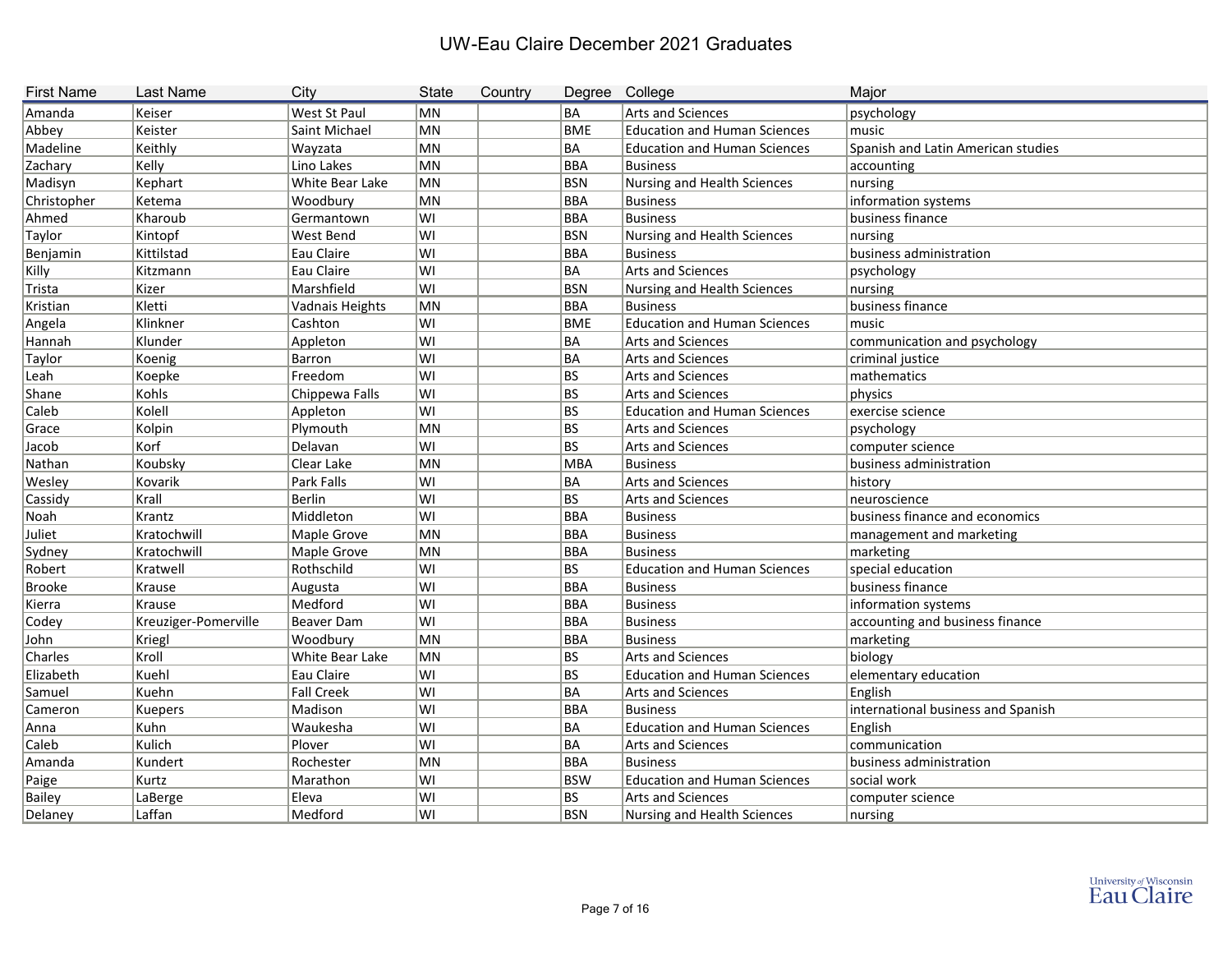| <b>First Name</b> | <b>Last Name</b> | City                    | <b>State</b>   | Country  |              | Degree College                      | Major                                 |
|-------------------|------------------|-------------------------|----------------|----------|--------------|-------------------------------------|---------------------------------------|
| Corbin            | LaFleur          | Janesville              | lwı            |          | BS           | Arts and Sciences                   | computer science                      |
| <b>Broderick</b>  | Lahr             | Champlin                | MN             |          | BBA          | <b>Business</b>                     | management                            |
| Brandon           | LaMarche         | <b>Wisconsin Rapids</b> | WI             |          | BBA          | <b>Business</b>                     | business finance                      |
| Emily             | LaMarche         | Neenah                  | lwı            |          | BS.          | <b>Education and Human Sciences</b> | rehabilitation science                |
| Madison           | Lang             | Austin                  | MN             |          | <b>BBA</b>   | <b>Business</b>                     | marketing                             |
| Alaina            | Lanser           | Hartland                | WI             |          | BSN          | Nursing and Health Sciences         | nursing                               |
| Anthony           | Lanzel           | Galesville              | WI             |          | MS           | Arts and Sciences                   | data science                          |
| Alexis            | Lappe            | Stratford               | WI             |          | BS           | Arts and Sciences                   | computer science                      |
| Mark              | Larsen           | Isanti                  | MN             |          | <b>BSEPH</b> | <b>Arts and Sciences</b>            | environmental public health           |
| Megan             | Larson           | <b>Stiles</b>           | WI             |          | BS           | <b>Education and Human Sciences</b> | special education                     |
| Natalie           | Lasinski         | Hortonville             | lwı            |          | BA           | <b>Arts and Sciences</b>            | psychology and Spanish                |
| Maggie            | Latzig           | Tomahawk                | WI             |          | <b>BSN</b>   | Nursing and Health Sciences         | nursing                               |
| Jacob             | Laue             | Dousman                 | lwı            |          | <b>BBA</b>   | <b>Business</b>                     | information systems                   |
| Cory              | Lauer            | Rosemount               | MN             |          | <b>BBA</b>   | <b>Business</b>                     | business finance                      |
| Anna              | Leffel           | Eau Claire              | WI             |          | BA           | <b>Education and Human Sciences</b> | social studies                        |
| Rachel            | Leiendecker      | Chanhassen              | MN             |          | BA           | Arts and Sciences                   | political science                     |
| <b>Brittany</b>   | Lenning          | Tomah                   | lwı            |          | BS           | <b>Education and Human Sciences</b> | special education                     |
| Mackenzie         | Lenz             | Prairie du Sac          | lwı            |          | BS           | <b>Arts and Sciences</b>            | physics                               |
| Christian         | LeSac            | Milwaukee               | ∣wı            |          | BA           | <b>Education and Human Sciences</b> | English                               |
| You               |                  | La Grange               | IL             |          | MS           | <b>Arts and Sciences</b>            | data science                          |
| Emma              | Lim              | Petaling Jaya           |                | Malaysia | BS           | <b>Education and Human Sciences</b> | elementary education                  |
| MengTing          | Lin              | Eau Claire              | lwı            |          | BBA          | <b>Business</b>                     | accounting and business finance       |
| Scott             | Lindenberger     | Spooner                 | lwı            |          | BA           | Arts and Sciences                   | criminal justice                      |
| Madeline          | Litecky          | Minneapolis             | MN             |          | BA           | Arts and Sciences                   | integrated strategic communication    |
| Tara              | Litzenberger     | Pennington              | NJ             |          | MS           | <b>Education and Human Sciences</b> | communication sciences and disorders  |
| Zhicheng          | Liu              | Kunshan                 |                | China    | BBA          | <b>Business</b>                     | business finance                      |
| Megan             | Loberger         | Oconto Falls            | lwı            |          | BS           | <b>Education and Human Sciences</b> | special education                     |
| Chris             | Lofgren          | Wausau                  | lwı            |          | BS           | Arts and Sciences                   | computer science                      |
| Yao               | Long             | Shuntak                 | CANTON China   |          | BBA          | <b>Business</b>                     | international business and management |
| Megan             | Loomans          | Wausau                  | WI             |          | BS           | Arts and Sciences                   | biology                               |
| Brandon           | Lor              | Wausau                  | WI             |          | BA           | Arts and Sciences                   | criminal justice                      |
| Connor            | Lorentz          | Onalaska                | lwı            |          | <b>BBA</b>   | <b>Business</b>                     | marketing                             |
| Adam              | Lucast           | <b>Elko New Market</b>  | M <sub>N</sub> |          | BBA          | <b>Business</b>                     | business administration               |
| Margaret          | Lusk             | Holmen                  | WI             |          | <b>BBA</b>   | <b>Business</b>                     | accounting                            |
| Guyler            | Luther           | Athens                  | WI             |          | BBA          | <b>Business</b>                     | business finance                      |
| Morgan            | Lyberg           | Chippewa Falls          | WI             |          | <b>BBA</b>   | <b>Business</b>                     | business finance                      |
| Aaron             | Lyksett          | Houlton                 | ∣WI            |          | <b>BBA</b>   | <b>Business</b>                     | information systems                   |
| Kelsey            | Malecki          | Evansville              | WI             |          | <b>BFA</b>   | Arts and Sciences                   | art                                   |
| Brendan           | Malewicki        | Eau Claire              | WI             |          | BS           | Arts and Sciences                   | mathematics                           |
| Benjamin          | Malmanger        | Faribault               | MN             |          | BS           | Arts and Sciences                   | biology                               |
| Alyssa            | Mammel           | Rochester               | MN             |          | <b>BSN</b>   | Nursing and Health Sciences         | nursing                               |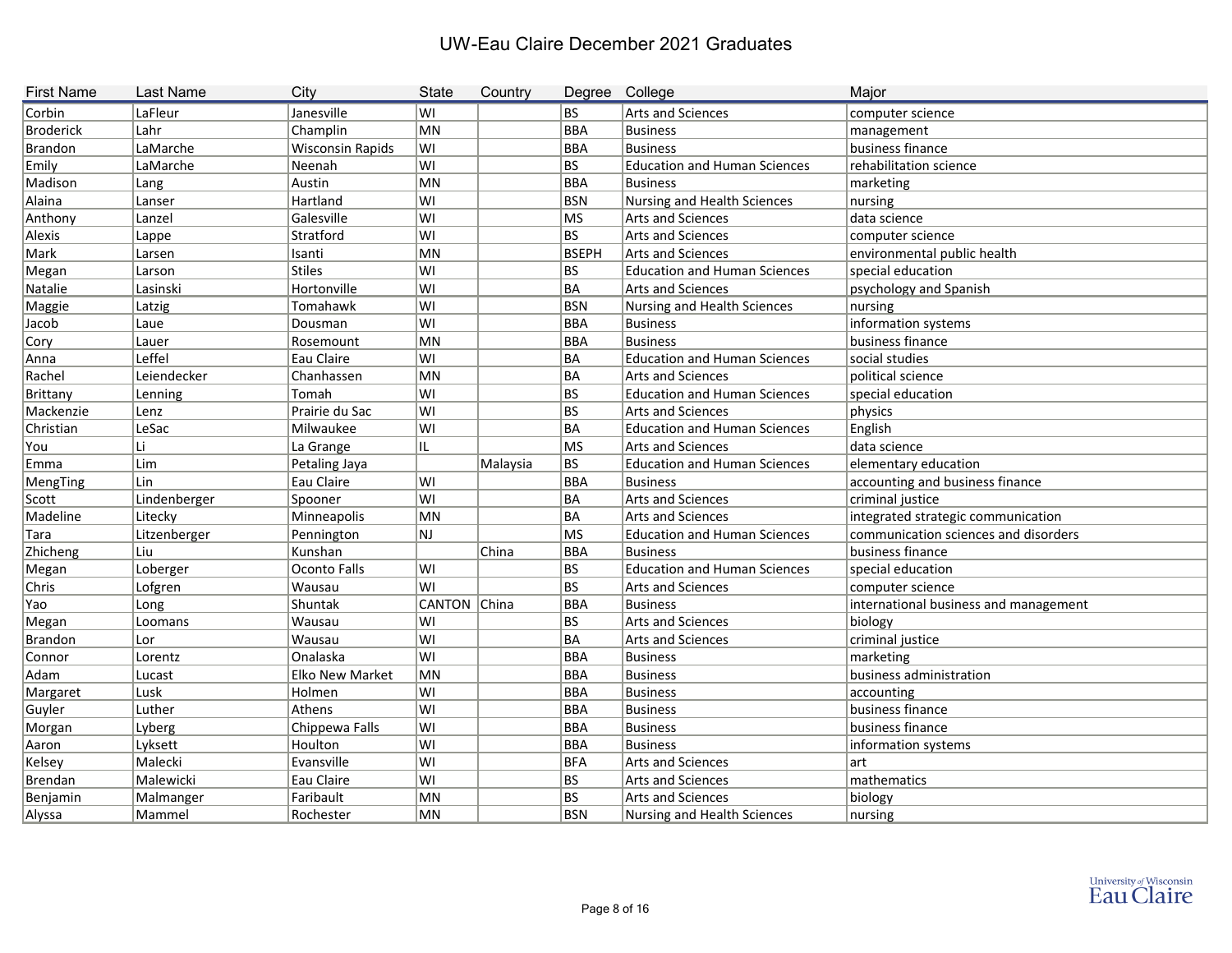| <b>First Name</b> | <b>Last Name</b> | City            | <b>State</b> | Country |            | Degree College                      | Major                                       |
|-------------------|------------------|-----------------|--------------|---------|------------|-------------------------------------|---------------------------------------------|
| Andrew            | Mannenbach       | Green Bay       | WI           |         | MA         | Arts and Sciences                   | history                                     |
| Lexus             | Marik            | <b>Red Wing</b> | MN           |         | BS         | <b>Education and Human Sciences</b> | special education                           |
| Vanessa           | Markfort         | Eau Claire      | WI           |         | ∣BA        | <b>Arts and Sciences</b>            | political science                           |
| Madison           | Marquette        | Monticello      | MN           |         | BS         | <b>Education and Human Sciences</b> | elementary education                        |
| Ellen             | Marriott         | Wilton          | WI           |         | BS         | <b>Education and Human Sciences</b> | rehabilitation science                      |
| Kyle              | Mars             | Aurora          | IL.          |         | BS         | <b>Arts and Sciences</b>            | criminal justice                            |
| Matthew           | Martinez         | Eau Claire      | WI           |         | BS         | <b>Arts and Sciences</b>            | computer science and mathematics            |
| Alex              | Mashak           | Lodi            | WI           |         | BBA        | <b>Business</b>                     | business administration                     |
| Maria             | Masson           | Sun Prairie     | WI           |         | ∣BA        | Arts and Sciences                   | women's studies                             |
| Sarah             | Matheson         | De Pere         | WI           |         | BS         | <b>Education and Human Sciences</b> | special education                           |
| Makayla           | Mattson          | Colfax          | WI           |         | BS         | <b>Arts and Sciences</b>            | psychology                                  |
| Victoria          | Maurice          | Marengo         | IL           |         | BA         | Arts and Sciences                   | psychology                                  |
| Alexander         | Mazur            | Jim Falls       | WI           |         | <b>BME</b> | <b>Education and Human Sciences</b> | music                                       |
| Halli             | McCauley         | Hartford        | WI           |         | <b>BSN</b> | Nursing and Health Sciences         | nursing                                     |
| Joseph            | McCausland       | Waupaca         | WI           |         | BME        | <b>Education and Human Sciences</b> | music and mathematics                       |
| Joel              | McCormick        | Eau Claire      | WI           |         | ∣MS        | Arts and Sciences                   | data science                                |
| Bridget           | McCulloch        | Rosemount       | MN           |         | BS         | <b>Education and Human Sciences</b> | communication sciences and disorders        |
| Mikayla           | McEnery          | Savage          | <b>MN</b>    |         | BS         | <b>Education and Human Sciences</b> | elementary education and Spanish            |
| James             | McFarlane        | Waunakee        | WI           |         | BS         | Arts and Sciences                   | criminal justice                            |
| Benedetto         | McGowan Cataldi  | Altoona         | WI           |         | BS         | <b>Arts and Sciences</b>            | psychology                                  |
| Brandon           | McMillen         | New Prague      | MN           |         | BS         | <b>Education and Human Sciences</b> | exercise science                            |
| Alexis            | McNally          | Holmen          | WI           |         | BSN        | Nursing and Health Sciences         | nursing                                     |
| Kelly             | McNaughton       | Minneapolis     | MN           |         | BBA        | <b>Business</b>                     | marketing                                   |
| Miles             | McQuay           | Wausau          | WI           |         | <b>BBA</b> | <b>Business</b>                     | international business and business finance |
| Morgan            | Mellesmoen       | Eau Claire      | WI           |         | <b>BSW</b> | <b>Education and Human Sciences</b> | social work                                 |
| Madelyn           | Mertens          | Oconomowoc      | WI           |         | BS         | <b>Education and Human Sciences</b> | communication sciences and disorders        |
| Alyssa            | Meverden         | Wittenberg      | WI           |         | BS.        | <b>Education and Human Sciences</b> | rehabilitation science                      |
| Kasee             | Meyer            | New Richmond    | WI           |         | ∣BBA       | <b>Business</b>                     | economics and business finance              |
| Madeline          | Michael          | Elysian         | MN           |         | BS         | <b>Education and Human Sciences</b> | communication sciences and disorders        |
| Joseph            | Micheel          | Eau Claire      | WI           |         | ∣BBA       | Business                            | accounting and business finance             |
| Victoria          | Mikalauski       | Merrill         | WI           |         | BS         | <b>Arts and Sciences</b>            | psychology and English                      |
| Brandon           | Milas            | Boyd            | WI           |         | BBA        | Business                            | accounting and business finance             |
| Thaddeus          | Miller           | Appleton        | WI           |         | BBA        | Business                            | business finance and marketing              |
| Jada              | Miller           | Onalaska        | WI           |         | BS         | <b>Education and Human Sciences</b> | communication sciences and disorders        |
| Mariah            | Miller           | Eau Claire      | WI           |         | BS         | <b>Education and Human Sciences</b> | elementary education and Spanish            |
| Whitney           | Miller           | Burnsville      | MN           |         | <b>BBA</b> | <b>Business</b>                     | management                                  |
| Connor            | Miller           | Wausau          | WI           |         | <b>BBA</b> | Business                            | marketing                                   |
| Olivia            | Miller           | Algoma          | WI           |         | <b>BSN</b> | Nursing and Health Sciences         | nursing                                     |
| Stephen           | Moker            | Lake Mills      | WI           |         | <b>BBA</b> | <b>Business</b>                     | management                                  |
| Theodore          | Molkentin        | Jackson         | WI           |         | BS         | <b>Education and Human Sciences</b> | mathematics                                 |
| Nathan            | $\sf M$ oll      | Stoughton       | WI           |         | BA         | Arts and Sciences                   | geography                                   |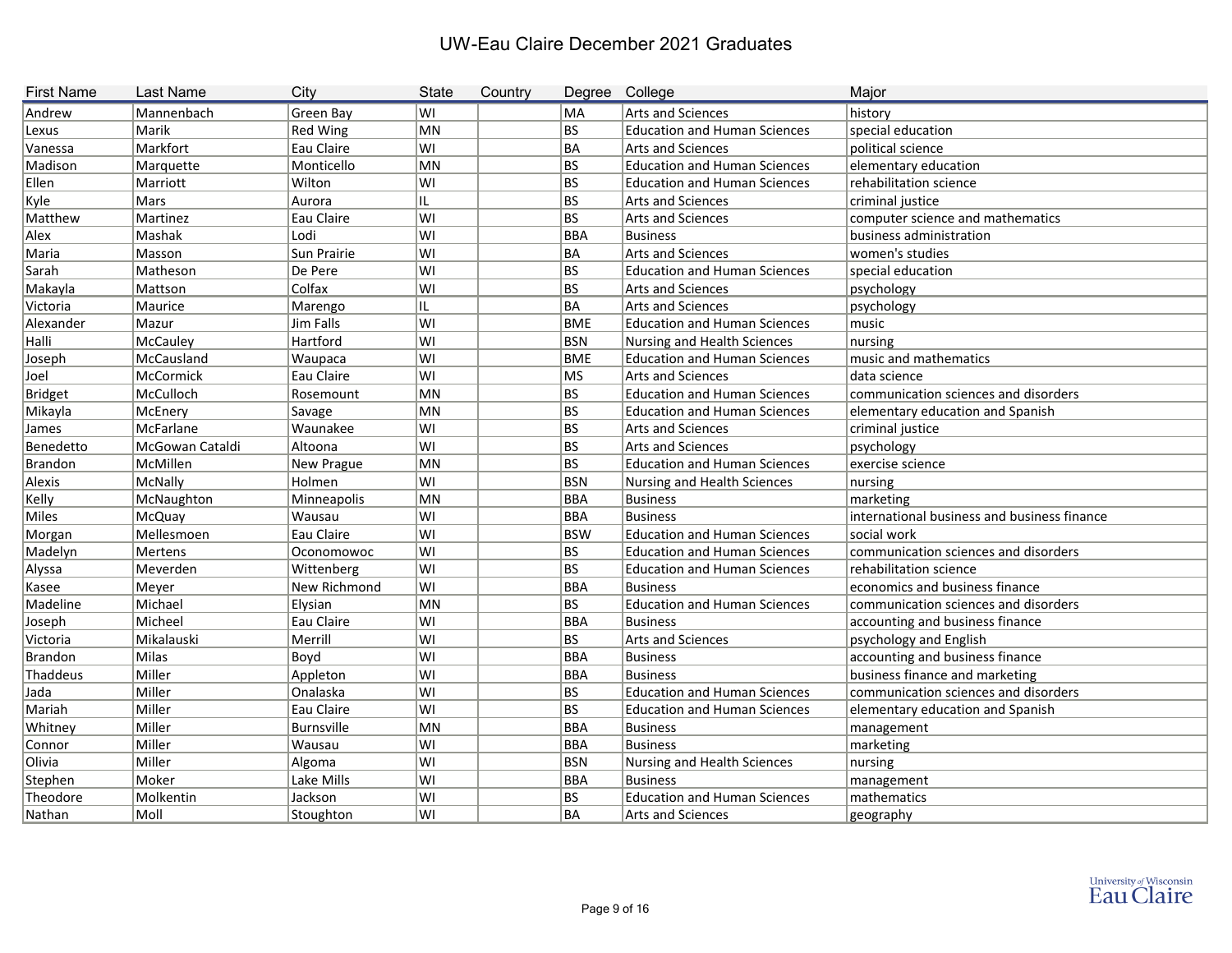| <b>First Name</b> | Last Name      | City                | <b>State</b> | Country  | Degree College |                                     | Major                                             |
|-------------------|----------------|---------------------|--------------|----------|----------------|-------------------------------------|---------------------------------------------------|
| Hailey            | Monreal        | Grafton             | lwı          |          | BME            | <b>Education and Human Sciences</b> | music                                             |
| Emily             | Monsrud        | Maple Grove         | MN           |          | BS             | <b>Education and Human Sciences</b> | special education                                 |
| Taylor            | Montgomery     | Green Bay           | lwı          |          | BS             | Arts and Sciences                   | sociology                                         |
| Nicole            | Mueller        | Minocqua            | ∣WI          |          | BBA            | Business                            | accounting                                        |
| Makayla           | Mullen         | <b>Big Lake</b>     | MN           |          | <b>BSN</b>     | Nursing and Health Sciences         | nursing                                           |
| Madeline          | Multerer       | Berlin              | lwı          |          | BS             | Arts and Sciences                   | integrated strategic communication                |
| <b>Bradley</b>    | Murphy         | Woodbury            | MN           |          | <b>BBA</b>     | <b>Business</b>                     | management                                        |
| Skylar            | Nelson         | Sparta              | lwı          |          | BS             | <b>Arts and Sciences</b>            | biology                                           |
| Zachary           | Nelson         | Hudson              | ∣WI          |          | <b>BBA</b>     | <b>Business</b>                     | business finance                                  |
| Trevor            | Nelson         | Hammond             | lwı          |          | BS             | Arts and Sciences                   | geology                                           |
| Carlin            | Nelson         | Plymouth            | MN           |          | ∣BA            | Arts and Sciences                   | public health and sociology                       |
| Spencer           | Nelson         | Clearwater          | MN           |          | BS             | <b>Education and Human Sciences</b> | special education                                 |
| Sara              | Nerbonne       | Eau Claire          | ∣WI          |          | BS             | <b>Education and Human Sciences</b> | special education                                 |
| Stephanie         | Nesja          | Chippewa Falls      | ∣WI          |          | MA             | Arts and Sciences                   | English-writing                                   |
| Meghan            | Neu            | Osseo               | MN           |          | BA             | <b>Education and Human Sciences</b> | English                                           |
| Kyle              | Neuberger      | Lakeville           | MN           |          | BBA            | Business                            | business administration                           |
| Samuel            | Newell         | Chetek              | lwı          |          | BA             | <b>Arts and Sciences</b>            | political science                                 |
| Thu               | Nguyen         | Ho Chi Minh         |              | Viet Nam | BS             | <b>Arts and Sciences</b>            | biology                                           |
| Lily              | <b>Nichols</b> | Appleton            | lwı          |          | BS             | Arts and Sciences                   | biology and psychology                            |
| Niva              | Nicolette      | Portage             | lwı          |          | ∣BA            | Arts and Sciences                   | philosophy                                        |
| Jazmin            | Nielsen        | Independence        | ∣WI          |          | BS             | <b>Education and Human Sciences</b> | special education                                 |
| Rachel            | Ninde          | Plymouth            | MN           |          | ∣BA            | <b>Arts and Sciences</b>            | sociology                                         |
| Amber             | Noah           | Thorp               | WI           |          | BS             | Arts and Sciences                   | biology                                           |
| Grace             | Odegaard       | Waunakee            | lwı          |          | <b>BSN</b>     | Nursing and Health Sciences         | nursing                                           |
| Megan             | Ogrin          | Plymouth            | MN           |          | <b>BSN</b>     | Nursing and Health Sciences         | nursing                                           |
| Devan             | Oliver         | Fort Atkinson       | lwı          |          | <b>BSN</b>     | Nursing and Health Sciences         | nursing                                           |
| Grace             | Olson          | Greendale           | lwı          |          | BA             | <b>Arts and Sciences</b>            | journalism                                        |
| Alexander         | Olson          | Edina               | MN           |          | BBA            | Business                            | marketing                                         |
| Emma              | Olson          | Lino Lakes          | MN           |          | BA             | Arts and Sciences                   | psychology                                        |
| Shrutika          | Ondich         | Minneapolis         | MN           |          | BS             | <b>Arts and Sciences</b>            | sociology                                         |
| Maggie            | O'Reilly       | Stillwater          | MN           |          | BS             | <b>Arts and Sciences</b>            | biochemistry / molecular biology                  |
| Grisell           | Orozco         | Blaine              | MN           |          | BS             | <b>Arts and Sciences</b>            | criminal justice                                  |
| Jakob             | Otterson       | Saint Charles       | MN           |          | BA             | Arts and Sciences                   | history                                           |
| Grace             | Palubicki      | Elcho               | WI           |          | BS             | <b>Education and Human Sciences</b> | rehabilitation science                            |
| Haley             | Pankratz       | Milladore           | lWI          |          | BSN            | Nursing and Health Sciences         | nursing                                           |
| Sabrina           | Papia          | Milwaukee           | lwı          |          | BS             | <b>Education and Human Sciences</b> | special education                                 |
| Stephanie         | Pasowicz       | Pulaski             | WI           |          | BA             | Arts and Sciences                   | geography                                         |
| Tatum             | Pass           | <b>Belle Plaine</b> | MN           |          | <b>BSN</b>     | Nursing and Health Sciences         | nursing                                           |
| Kylie             | Passe          | Kellogg             | MN           |          | BA             | Arts and Sciences                   | integrated strategic communication and psychology |
| Ruthann           | Paulson        | Holmen              | WI           |          | <b>BSW</b>     | <b>Education and Human Sciences</b> | social work                                       |
| Jakob             | Pedersen       | Grafton             | ∣WI          |          | BSN            | Nursing and Health Sciences         | nursing                                           |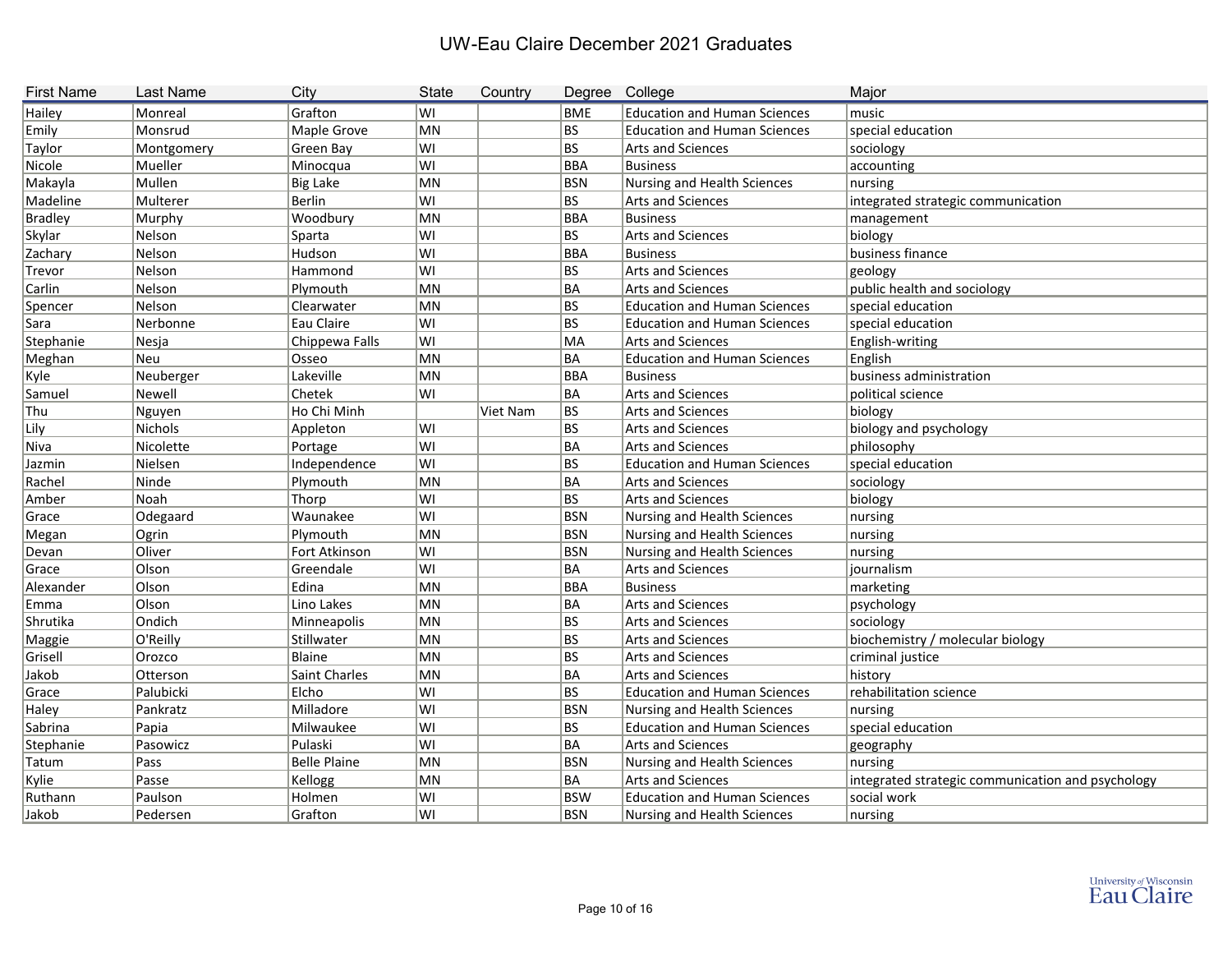| <b>First Name</b> | Last Name    | City                    | <b>State</b> | Country | Degree College |                                     | Major                                    |
|-------------------|--------------|-------------------------|--------------|---------|----------------|-------------------------------------|------------------------------------------|
| Madeline          | Pedretti     | Greenwood               | lwı          |         | BA             | Arts and Sciences                   | psychology                               |
| Austin            | Perkins      | Berkeley                | <b>CA</b>    |         | BA             | <b>Arts and Sciences</b>            | religious studies                        |
| Tyler             | Perrizo      | Eagan                   | MN           |         | <b>BBA</b>     | <b>Business</b>                     | business finance and information systems |
| Melissa           | Perry        | Plano                   | TX           |         | MS             | Arts and Sciences                   | data science                             |
| Kailey            | Persons      | Janesville              | ∣WI          |         | <b>BSW</b>     | <b>Education and Human Sciences</b> | social work                              |
| Ashley            | Perttula     | Deerwood                | MN           |         | BA             | <b>Arts and Sciences</b>            | art                                      |
| Mason             | Petersen     | Rosemount               | MN           |         | <b>BBA</b>     | Business                            | business finance                         |
| Crystalina        | Peterson     | Minneapolis             | MN           |         | BA             | Arts and Sciences                   | history                                  |
| Jamie             | Peterson     | <b>Fall Creek</b>       | ∣WI          |         | BS             | Arts and Sciences                   | psychology                               |
| Nathan            | Peterson     | Marinette               | ∣WI          |         | ∣BA            | <b>Education and Human Sciences</b> | social studies                           |
| Hannah            | Peterson     | Madison                 | lwı          |         | BBA            | <b>Business</b>                     | accounting and business finance          |
| Katarina          | Petranovich  | Thorp                   | lwı          |         | BLS            | <b>Arts and Sciences</b>            | liberal studies                          |
| Aaron             | Piehl        | Hayward                 | lwı          |         | MA             | <b>Arts and Sciences</b>            | history                                  |
| <b>Brooke</b>     | Polzer       | Arkansaw                | ∣WI          |         | BS             | Arts and Sciences                   | biology                                  |
| Lauren            | Pomush       | Green Bay               | ∣wı          |         | <b>BSW</b>     | <b>Education and Human Sciences</b> | social work and music                    |
| Sonja             | Poncius      | Edina                   | MN           |         | BS             | <b>Education and Human Sciences</b> | elementary education                     |
| lan               | Pongratz     | Rice Lake               | lwı          |         | ∣BA            | <b>Arts and Sciences</b>            | psychology                               |
| Benjamin          | Potter       | Stillwater              | MN           |         | BS.            | <b>Arts and Sciences</b>            | psychology                               |
| Isaac             | Prefontaine  | New Franken             | ∣WI          |         | <b>BBA</b>     | Business                            | business administration                  |
| Katelyn           | Prill        | Bloomer                 | lwı          |         | <b>BBA</b>     | <b>Business</b>                     | accounting and information systems       |
| Nicholas          | Pronschinske | Cochrane                | lwı          |         | BS             | Arts and Sciences                   | computer science                         |
| Zeth              | Pyan         | Wausau                  | lwı          |         | BBA            | Business                            | marketing                                |
| Gabrielle         | Quick        | Northfield              | MN           |         | BS             | <b>Education and Human Sciences</b> | communication sciences and disorders     |
| Abby              | Quinnell     | Thorp                   | ∣WI          |         | BS             | <b>Education and Human Sciences</b> | communication sciences and disorders     |
| Noah              | Raab         | <b>Wisconsin Rapids</b> | lwı          |         | ∣BA            | Arts and Sciences                   | psychology                               |
| Natasha           | Radtke       | Saint Paul              | MN           |         | BS             | <b>Education and Human Sciences</b> | special education                        |
| Julia             | Rakoczy      | New Ulm                 | MN           |         | BS             | <b>Education and Human Sciences</b> | special education                        |
| Samuel            | Ramlow       | Pewaukee                | ∣WI          |         | BS             | <b>Education and Human Sciences</b> | rehabilitation science                   |
| Amy               | Randolph     | Huntington Beach        | CA           |         | BS             | <b>Education and Human Sciences</b> | communication sciences and disorders     |
| Zachary           | Rau          | Centuria                | lwı          |         | BS             | Arts and Sciences                   | geography                                |
| Charlotte         | Read         | <b>Apple Valley</b>     | MN           |         | ∣BA            | <b>Arts and Sciences</b>            | Spanish                                  |
| Joseph            | Rebne        | Maple Grove             | MN           |         | BA             | <b>Arts and Sciences</b>            | art                                      |
| Tyler             | Redman       | Oakland                 | ∣CA          |         | MBA            | Business                            | business administration                  |
| Karlee            | Reid         | Eau Claire              | lWI          |         | <b>BSW</b>     | <b>Education and Human Sciences</b> | social work                              |
| Anika             | Reinighaus   | Bloomington             | MN           |         | MBA            | Business                            | business administration                  |
| Thomas            | Reither      | Elk Mound               | WI           |         | BS             | Arts and Sciences                   | computer science                         |
| David             | Reither      | Elk Mound               | ∣WI          |         | BA             | Arts and Sciences                   | psychology                               |
| Thomas            | Repka        | Warrens                 | ∣WI          |         | BBA            | Business                            | business finance                         |
| Garett            | Retzlaff     | Chippewa Falls          | lwı          |         | BS.            | Arts and Sciences                   | psychology                               |
| Kacie             | Reuss        | Chanhassen              | MN           |         | BA             | Arts and Sciences                   | integrated strategic communication       |
| Kevin             | Reynolds     | Elk Mound               | lwı          |         | BBA            | <b>Business</b>                     | accounting                               |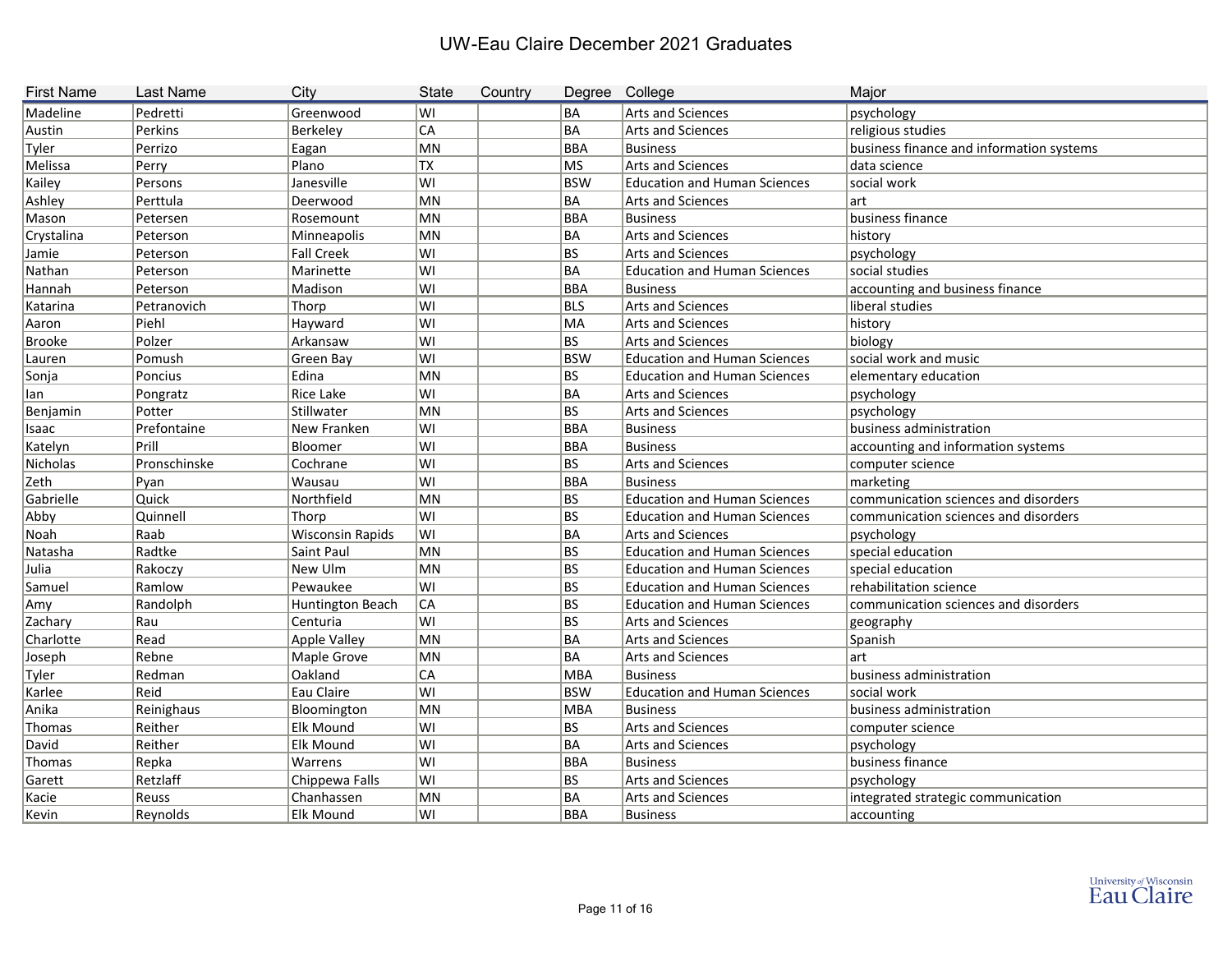| <b>First Name</b> | Last Name       | City                   | <b>State</b> | Country | Degree College |                                     | Major                                |
|-------------------|-----------------|------------------------|--------------|---------|----------------|-------------------------------------|--------------------------------------|
| <b>Bryan</b>      | Reynolds        | Eau Claire             | lwı          |         | MS             | <b>Arts and Sciences</b>            | data science                         |
| Andrew            | Rhodes          | Menomonie              | lwı          |         | BS             | <b>Arts and Sciences</b>            | computer science                     |
| <b>Brianna</b>    | Rife            | Omro                   | lwı          |         | BS             | <b>Education and Human Sciences</b> | special education                    |
| Megan             | Ringate         | Plymouth               | MN           |         | BS             | <b>Arts and Sciences</b>            | biology                              |
| Mikayla           | Ripp            | Waunakee               | lwı          |         | BS             | <b>Education and Human Sciences</b> | special education                    |
| Peyton            | Ritchie         | Niagara                | lwı          |         | BBA            | <b>Business</b>                     | business administration              |
| <b>Bailey</b>     | Roche           | Milwaukee              | lwı          |         | BA             | <b>Education and Human Sciences</b> | social studies                       |
| Cole              | Roepke          | Prior Lake             | MN           |         | BA             | <b>Arts and Sciences</b>            | political science                    |
| Ciara             | Rohlinger       | Allenton               | lwı          |         | BA             | <b>Arts and Sciences</b>            | psychology                           |
| Mara              | Rohloff         | Waukesha               | lwı          |         | <b>BSN</b>     | Nursing and Health Sciences         | nursing                              |
| Carmelo           | Rosado          | <b>Beaver Dam</b>      | ∣wı          |         | BS             | <b>Education and Human Sciences</b> | exercise science                     |
| Kyle              | Rosensteel      | Mondovi                | lwı          |         | BS             | <b>Arts and Sciences</b>            | history                              |
| <b>Bria</b>       | Rubo            | Eagle River            | WI           |         | BA             | <b>Arts and Sciences</b>            | psychology                           |
| Ricardo           | Ruel            | <b>Beaver Dam</b>      | WI           |         | <b>BSW</b>     | <b>Education and Human Sciences</b> | social work                          |
| Jenna             | Ruff            | Bloomer                | lwı          |         | BS             | <b>Education and Human Sciences</b> | rehabilitation science               |
| Nevaria           | Rumery          | Rockford               | ЧL.          |         | BS             | <b>Education and Human Sciences</b> | rehabilitation science               |
| Noah              | Rumpel          | Arcadia                | lwı          |         | BBA            | <b>Business</b>                     | marketing                            |
| <b>Brianna</b>    | Runde           | Platteville            | lwı          |         | BS             | <b>Arts and Sciences</b>            | biology                              |
| Jenny             | Rusch           | Nekoosa                | lwı          |         | <b>BSN</b>     | Nursing and Health Sciences         | nursing                              |
| Linnea            | Rustad          | Stillwater             | MN           |         | BBA            | <b>Business</b>                     | international business and geology   |
| Jami              | Ruvelson        | Roberts                | lwı          |         | BSN            | Nursing and Health Sciences         | nursing                              |
| <b>Beck</b>       | Ruzicka         | Prior Lake             | MN           |         | BA             | Arts and Sciences                   | chemistry with business emphasis     |
| Alissa            | Salzwedel       | <b>Eden Prairie</b>    | MN           |         | BA             | Arts and Sciences                   | art                                  |
| Curtis            | Sandeen         | Chippewa Falls         | lwı          |         | BBA            | <b>Business</b>                     | information systems                  |
| Steven            | Saporito        | Elmhurst               | IL           |         | BS             | <b>Arts and Sciences</b>            | psychology                           |
| Michael           | Sauer           | Cambria                | lwı          |         | BS             | <b>Arts and Sciences</b>            | geospatial analysis and technology   |
| Jack              | <b>Saunders</b> | Monticello             | MN           |         | BS             | Arts and Sciences                   | mathematics                          |
| Taylor            | Scalia          | Stillwater             | MN           |         | BBA            | <b>Business</b>                     | information systems                  |
| Alyssa            | Schade          | Colby                  | WI           |         | BBA            | <b>Business</b>                     | management                           |
| Hannah            | Schaetzel       | Germantown             | WI           |         | BSN            | Nursing and Health Sciences         | nursing                              |
| Lauren            | Scharlau        | <b>Elk Mound</b>       | lwı          |         | BBA            | <b>Business</b>                     | management and marketing             |
| Sophia            | Schecklman      | Marshfield             | lwı          |         | BS             | <b>Education and Human Sciences</b> | elementary education                 |
| Elizabeth         | Scheider        | Marshfield             | ∣WI          |         | BS             | Arts and Sciences                   | psychology and criminal justice      |
| Antje             | Schickert       | Arvada                 | lco.         |         | MBA            | <b>Business</b>                     | business administration              |
| Mikayla           | Schmeiser       | Arpin                  | WI           |         | <b>BSN</b>     | <b>Nursing and Health Sciences</b>  | nursing                              |
| Anna              | Schmidt         | Hortonville            | lwı          |         | BS             | <b>Education and Human Sciences</b> | communication sciences and disorders |
| Karen             | Schmidt         | Hudson                 | WI           |         | BA             | Arts and Sciences                   | English                              |
| Nathan            | Schmitz         | Janesville             | MN           |         | BBA            | <b>Business</b>                     | accounting                           |
| Sophia            | Schmitz         | Rice Lake              | WI           |         | BS             | <b>Education and Human Sciences</b> | communication sciences and disorders |
| Aaron             | Schneider       | Stanley                | ∣wı          |         | BBA            | <b>Business</b>                     | business finance                     |
| Max               | Schroeder       | Inver Grove Heights MN |              |         | BS             | <b>Arts and Sciences</b>            | materials science and engineering    |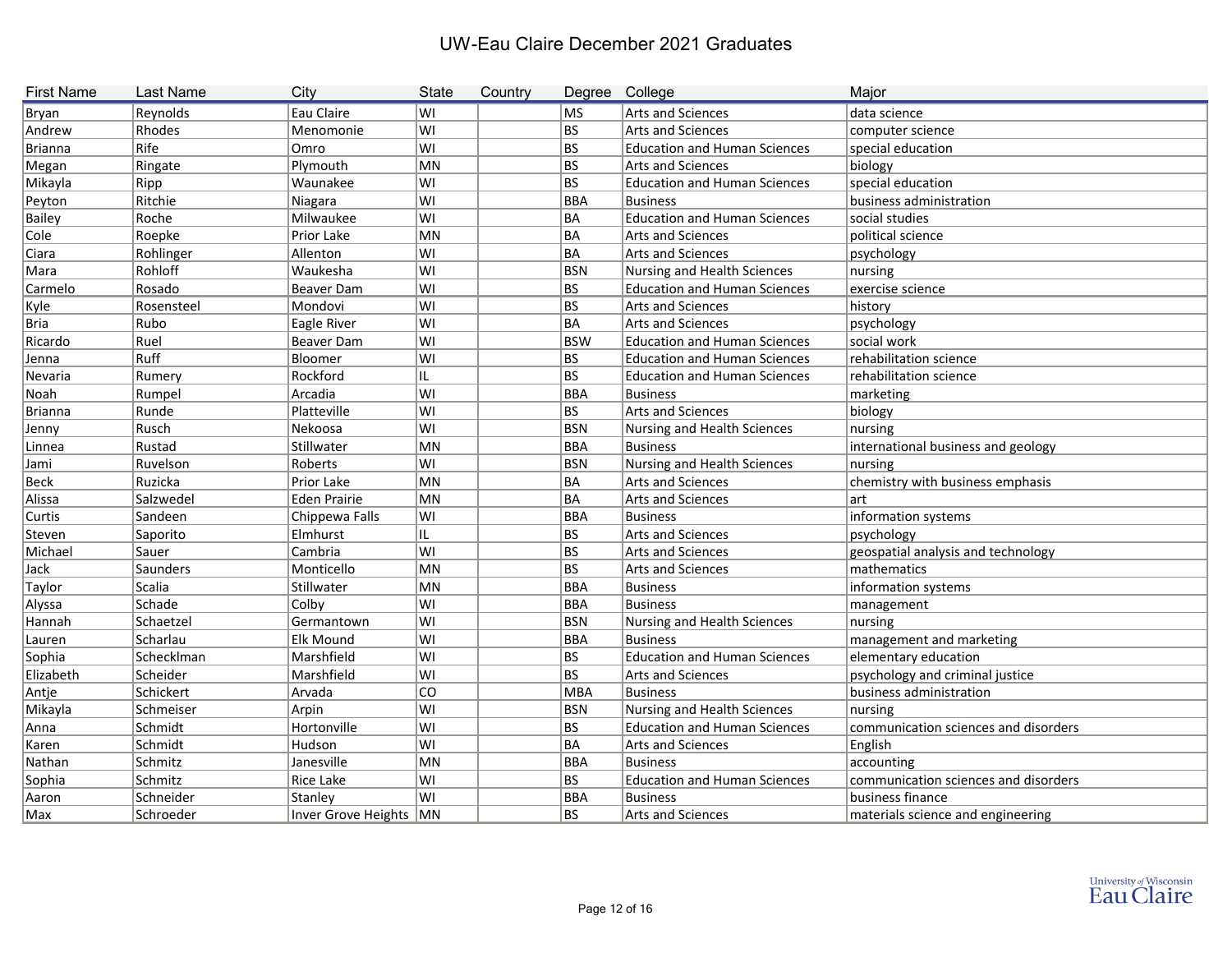| <b>First Name</b> | <b>Last Name</b> | City                 | <b>State</b> | Country          | Degree     | College                             | Major                                    |
|-------------------|------------------|----------------------|--------------|------------------|------------|-------------------------------------|------------------------------------------|
| Anna              | Schroeder        | Fridley              | MN           |                  | <b>BS</b>  | <b>Education and Human Sciences</b> | rehabilitation science and German        |
| Jennifer          | Schultz          | Sussex               | WI           |                  | <b>BA</b>  | Arts and Sciences                   | Spanish                                  |
| Terry             | Schutte          | Chippewa Falls       | WI           |                  | <b>MS</b>  | Arts and Sciences                   | data science                             |
| Sydney            | Schwartz         | Chanhassen           | MN           |                  | <b>BSN</b> | Nursing and Health Sciences         | nursing                                  |
| Ryan              | Schweitzer       | Hartford             | WI           |                  | <b>BBA</b> | Business                            | business finance                         |
| Logan             | Scott            | Oak Park             | MN           |                  | <b>BA</b>  | Arts and Sciences                   | sociology                                |
| Hannah            | Scroggins        | Naperville           | IL.          |                  | <b>BBA</b> | Business                            | business finance                         |
| Collin            | Sebring          | Lakeville            | MN           |                  | <b>BA</b>  | Arts and Sciences                   | psychology                               |
| Allison           | Seehusen         | Saint Cloud          | MN           |                  | <b>BSN</b> | Nursing and Health Sciences         | nursing                                  |
| Daniel            | Seidel           | Holmen               | lwı          |                  | <b>BBA</b> | Business                            | business finance                         |
| James             | Selje            | Minneapolis          | MN           |                  | <b>BA</b>  | Arts and Sciences                   | sociology                                |
| Jared             | Senn             | Wenatchee            | WA           |                  | <b>MBA</b> | Business                            | business administration                  |
| Cameron           | Senor            | Menomonie            | WI           |                  | <b>BS</b>  | Arts and Sciences                   | computer science                         |
| Hyeonji           | Seo              | Seoul                |              | Korea, Repub BBA |            | Business                            | accounting                               |
| Trevor            | Serocki          | Greenwood            | WI           |                  | <b>BBA</b> | Business                            | management                               |
| Megan             | Serstock         | Bloomington          | MN           |                  | <b>BA</b>  | Arts and Sciences                   | psychology                               |
| Oscar             | Sexauer          | La Crosse            | WI           |                  | <b>BS</b>  | Arts and Sciences                   | integrated strategic communication       |
| Grant             | Shaffer          | Farmington           | MN           |                  | <b>BBA</b> | <b>Business</b>                     | business finance and information systems |
| Sira              | Shepard          | Eau Claire           | WI           |                  | <b>BS</b>  | <b>Education and Human Sciences</b> | elementary education                     |
| Greta             | Shimon           | Pearl City           | IL           |                  | <b>MBA</b> | Business                            | business administration                  |
| Drew              | Shrader          | Hartland             | WI           |                  | <b>BBA</b> | Business                            | management                               |
| Kathleen          | Shubin           | Temecula             | <b>CA</b>    |                  | <b>MS</b>  | <b>Education and Human Sciences</b> | communication sciences and disorders     |
| Maria             | Sieg             | Loretto              | MN           |                  | <b>BS</b>  | <b>Education and Human Sciences</b> | communication sciences and disorders     |
| Jack              | Siegle           | New Prague           | MN           |                  | <b>BBA</b> | Business                            | accounting                               |
| Jamie             | Siseman          | North Branch         | MN           |                  | <b>BBA</b> | <b>Business</b>                     | management                               |
| Graydon           | Skok             | New Prague           | MN           |                  | <b>BS</b>  | Arts and Sciences                   | geology                                  |
| Ethan             | Skoviera         | Roberts              | WI           |                  | <b>BS</b>  | <b>Education and Human Sciences</b> | exercise science                         |
| Rachel            | Skunes           | Mounds View          | MN           |                  | <b>BME</b> | <b>Education and Human Sciences</b> | music                                    |
| Kendra            | Skwierczynski    | Eau Claire           | WI           |                  | <b>BSN</b> | Nursing and Health Sciences         | nursing                                  |
| Renee             | Sletten          | Altoona              | WI           |                  | <b>BS</b>  | Arts and Sciences                   | geology                                  |
| Grant             | Smith            | <b>St Louis Park</b> | MN           |                  | <b>BBA</b> | Business                            | accounting                               |
| Chloe             | Smith            | Milaca               | MN           |                  | <b>BS</b>  | <b>Arts and Sciences</b>            | English                                  |
| Ryan              | Smith            | Naperville           | IL.          |                  | BA         | Arts and Sciences                   | integrated strategic communication       |
| Hannah            | Smith            | Green Bay            | WI           |                  | <b>BBA</b> | Business                            | management                               |
| Erin              | Smith            | Rosemount            | MN           |                  | <b>BBA</b> | Business                            | marketing                                |
| Andrew            | Smith            | Eau Claire           | WI           |                  | BS         | Arts and Sciences                   | psychology                               |
| Heather           | <b>Smith</b>     | Rogers               | MN           |                  | <b>BSW</b> | <b>Education and Human Sciences</b> | social work                              |
| Emily             | Smith            | Eau Claire           | WI           |                  | BA         | Arts and Sciences                   | Spanish                                  |
| Nicole            | Smith            | <b>River Falls</b>   | WI           |                  | BS         | <b>Education and Human Sciences</b> | special education                        |
| Jackson           | Snee             | Otsego               | MN           |                  | <b>BBA</b> | Business                            | business finance                         |
| Ryan              | Sobolewski       | Ironwood             | MI           |                  | <b>BBA</b> | Business                            | business finance                         |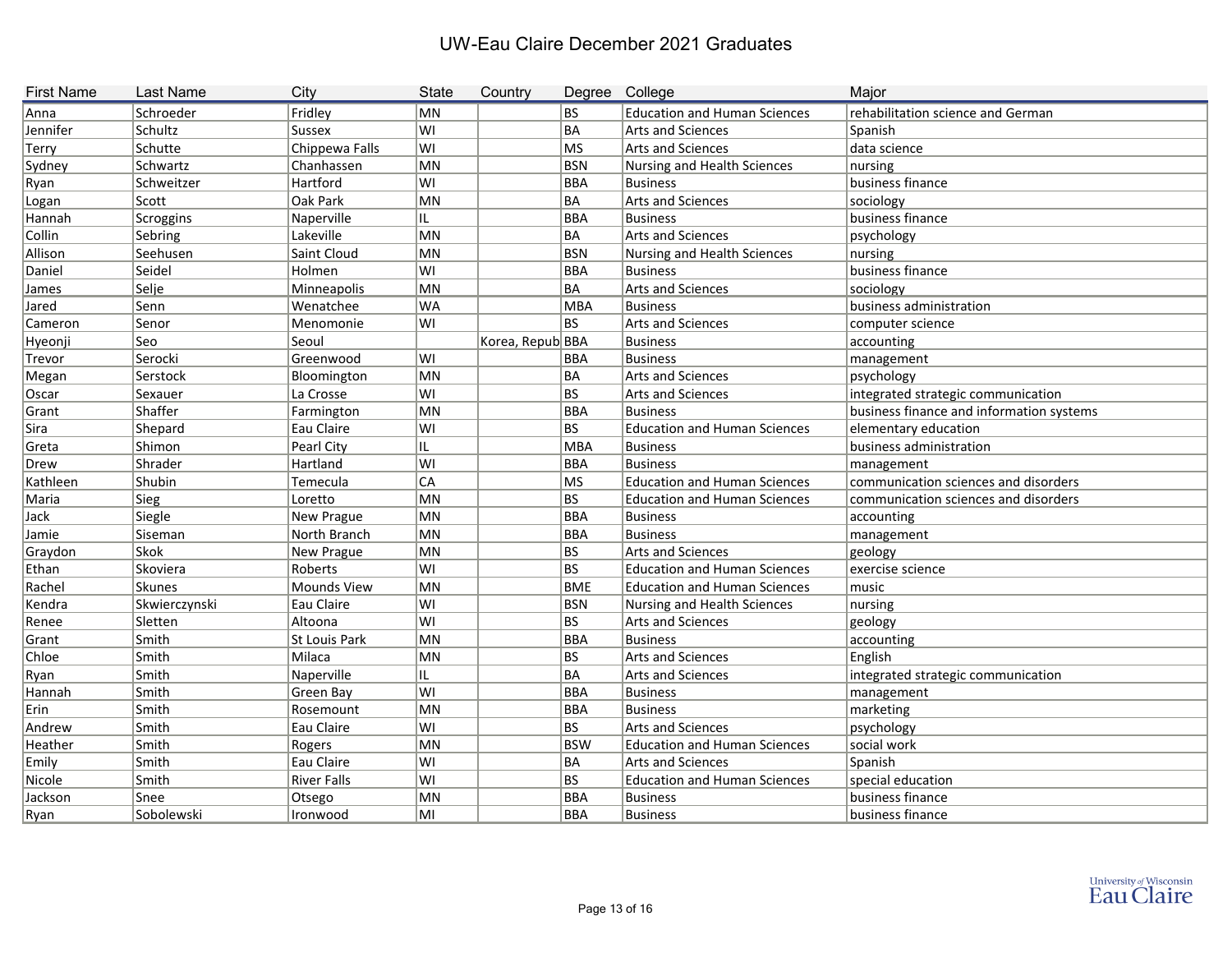| <b>First Name</b> | <b>Last Name</b> | City               | <b>State</b> | Country        | Degree     | College                             | Major                                                 |
|-------------------|------------------|--------------------|--------------|----------------|------------|-------------------------------------|-------------------------------------------------------|
| Colin             | Sodemann         | South Milwaukee    | lwı          |                | BA         | Arts and Sciences                   | lart                                                  |
| Emily             | Solberg          | Saint Michael      | MN           |                | BS.        | <b>Education and Human Sciences</b> | special education                                     |
| Meghan            | Sommers          | New Berlin         | lwı          |                | <b>BSN</b> | Nursing and Health Sciences         | nursing                                               |
| Audrey            | Sonsalla         | Platteville        | WI           |                | BSN        | Nursing and Health Sciences         | nursing                                               |
| Morgan            | Spaeth           | Cadott             | lwı          |                | BBA        | Business                            | business administration                               |
| Margaret          | Spankowski       | Pewaukee           | WI           |                | BA         | Arts and Sciences                   | criminal justice                                      |
| Corinne           | Springer         | Kenosha            | lwı          |                | BA         | <b>Arts and Sciences</b>            | psychology and women's, gender, and sexuality studies |
| Jacob             | Stange           | Athens             | lwı          |                | BBA        | <b>Business</b>                     | accounting                                            |
| Alexander         | Steber           | Green Bay          | lwı          |                | BBA        | Business                            | international business                                |
| Emma              | <b>Steffel</b>   | Green Bay          | WI           |                | BS         | Arts and Sciences                   | biology                                               |
| Ilya              | Steffen          | Waukesha           | WI           |                | BS         | Arts and Sciences                   | Spanish                                               |
| McKenzi           | Steinbrink       | Austin             | MN           |                | ∣BA        | <b>Arts and Sciences</b>            | criminal justice                                      |
| Cole              | <b>Stephens</b>  | Cornell            | lwı          |                | BS.        | Arts and Sciences                   | psychology                                            |
| Marcus            | Stern            | Antigo             | WI           |                | BBA        | Business                            | management                                            |
| Tabetha           | Stevens          | Eau Claire         | WI           |                | BA         | Arts and Sciences                   | geography                                             |
| Sean              | Straka           | Nashotah           | WI           |                | BS         | <b>Education and Human Sciences</b> | biology                                               |
| Zoie              | Stukel-McLean    | Saint Paul Park    | MN           |                | BA         | Arts and Sciences                   | $\vert$ music                                         |
| Anna              | Sveiven          | <b>Blaine</b>      | MN           |                | BA         | Arts and Sciences                   | English                                               |
| Rachel            | Swanson          | <b>Dresser</b>     | WI           |                | BSN        | Nursing and Health Sciences         | nursing                                               |
| Carly             | Swanson          | Lakeville          | <b>MN</b>    |                | BSN        | Nursing and Health Sciences         | nursing                                               |
| Nicole            | Sweeney          | Tomah              | WI           |                | BA         | Arts and Sciences                   | criminal justice                                      |
| Alaina            | Syverson         | <b>River Falls</b> | WI           |                | BA         | Arts and Sciences                   | lart                                                  |
| Marcelo           | Telleria Rojas   | Cochabamba         | <b>CBBA</b>  | <b>Bolivia</b> | BS         | Arts and Sciences                   | computer science                                      |
| Aaron             | Tenner           | New Richmond       | lwı          |                | BS         | <b>Education and Human Sciences</b> | chemistry                                             |
| Ming Feng         | Teow             | Penang             |              | Malaysia       | BS         | Arts and Sciences                   | mathematics                                           |
| Vanessa           | Tettamanzi       | Stillwater         | MN           |                | BSN        | Nursing and Health Sciences         | nursing                                               |
| Megan             | Thayse           | Casco              | lwı          |                | BBA        | <b>Business</b>                     | management                                            |
| Hunter            | Thicke           | La Crosse          | lwı          |                | BBA        | Business                            | management                                            |
| Emma              | <b>Thilges</b>   | La Crosse          | WI           |                | <b>BSN</b> | Nursing and Health Sciences         | nursing                                               |
| Haley             | Thompson         | Winona             | MN           |                | BS         | <b>Education and Human Sciences</b> | elementary education                                  |
| Ruth              | Thompson         | Middleton          | WI           |                | BA         | Arts and Sciences                   | English                                               |
| Jacob             | Thompson         | <b>Elk River</b>   | MN           |                | <b>BBA</b> | <b>Business</b>                     | information systems                                   |
| Mitchell          | Thompson         | De Pere            | WI           |                | BA         | <b>Education and Human Sciences</b> | social studies                                        |
| Riley             | Tollison         | Tomahawk           | WI           |                | <b>BBA</b> | <b>Business</b>                     | business finance and economics                        |
| Rachel            | Tomasek          | Rochester          | MN           |                | BS.        | Arts and Sciences                   | psychology                                            |
| Jonathan          | Tomasoski        | Eagle River        | WI           |                | <b>BBA</b> | <b>Business</b>                     | marketing                                             |
| Joseph            | Tonoff           | Woodridge          | IL.          |                | BBA        | Business                            | marketing                                             |
| Breida            | Torres Berumen   | Maiden Rock        | WI           |                | BS         | Arts and Sciences                   | biology                                               |
| Phillip           | Tritabaugh       | Green Bay          | WI           |                | BS         | Arts and Sciences                   | psychology                                            |
| Benjamin          | Turner           | Stanley            | WI           |                | BS         | Arts and Sciences                   | actuarial science                                     |
| Michael           | Ulbricht         | Rochester          | MN           |                | BBA        | <b>Business</b>                     | accounting                                            |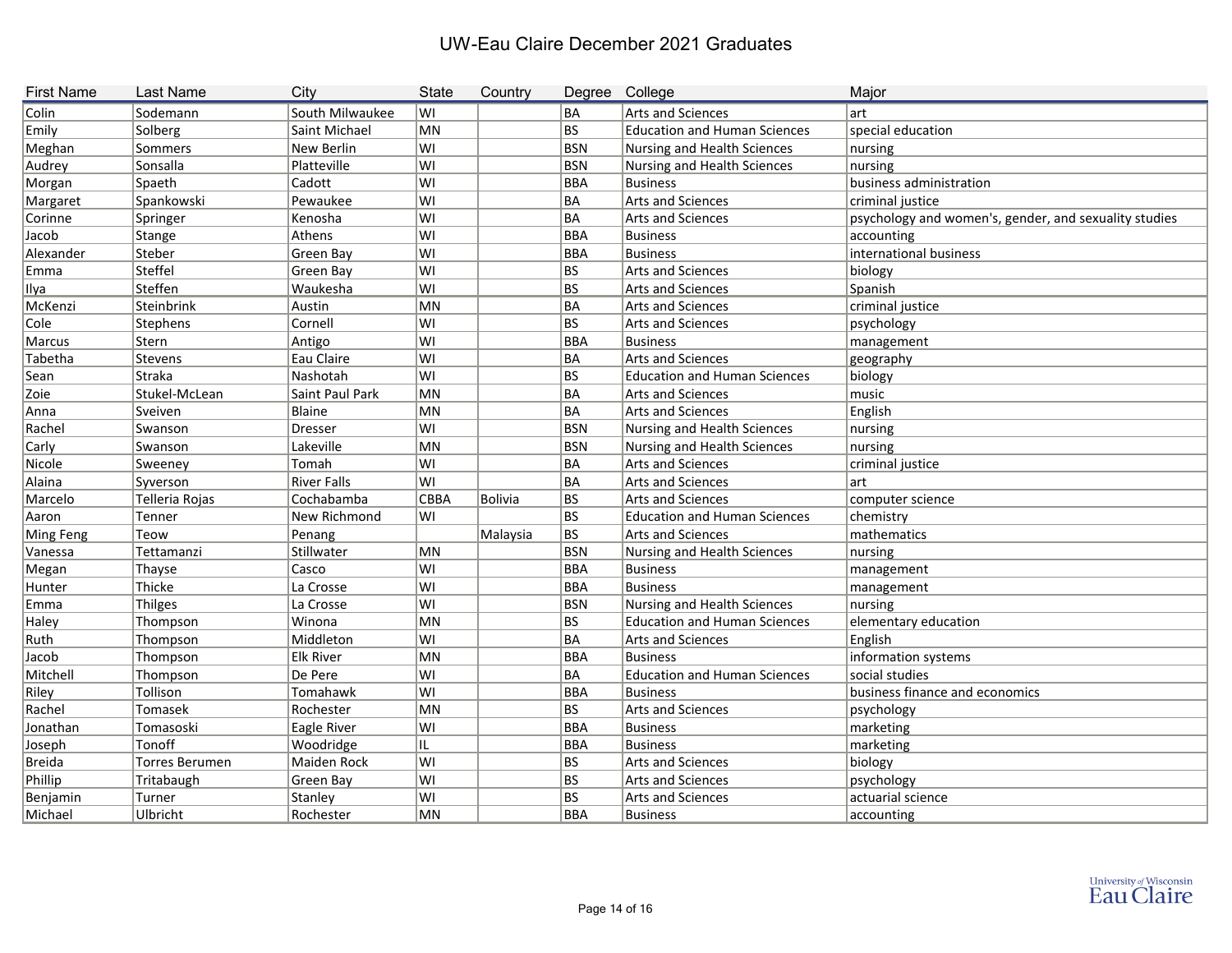| <b>First Name</b> | <b>Last Name</b> | City                   | <b>State</b> | Country  | Degree College |                                     | Major                                |
|-------------------|------------------|------------------------|--------------|----------|----------------|-------------------------------------|--------------------------------------|
| William           | Ullrich          | Oconomowoc             | lwı          |          | BBA            | <b>Business</b>                     | economics and business finance       |
| Addison           | Van Ess          | Oostburg               | lwı          |          | BS             | <b>Education and Human Sciences</b> | elementary education                 |
| Kelsey            | Van Scoyk        | De Pere                | lwı          |          | BS             | <b>Arts and Sciences</b>            | biology                              |
| Chaly             | Vang             | Roseville              | MN           |          | BS             | Arts and Sciences                   | sociology                            |
| Hanna             | Vermeulen        | Wauwatosa              | lwı          |          | BA             | <b>Education and Human Sciences</b> | English                              |
| Andrew            | <b>Vick</b>      | Stoughton              | lwı          |          | BA             | Arts and Sciences                   | theatre arts                         |
| Hannah            | VonRuden         | La Crosse              | lwı          |          | BS.            | Arts and Sciences                   | public health                        |
| Lili              | Wagner           | Antigo                 | lwı          |          | BSN            | Nursing and Health Sciences         | nursing                              |
| Emma              | Wagner           | Park Falls             | ∣WI          |          | BS             | <b>Arts and Sciences</b>            | psychology                           |
| Emily             | Wagner           | Edina                  | MN           |          | BS             | Arts and Sciences                   | psychology                           |
| Jamie             | Wallace          | Baxter                 | MN           |          | BS             | Arts and Sciences                   | biology                              |
| Dessie            | Walter           | Blaine                 | MN           |          | <b>BA</b>      | <b>Arts and Sciences</b>            | integrated strategic communication   |
| Jiachen           | Wang             | Suzhoiu                |              | China    | BBA            | Business                            | business finance                     |
| Samantha          | Watson           | Morris                 | IL           |          | <b>BSW</b>     | <b>Education and Human Sciences</b> | social work                          |
| Anna              | Weber            | La Crosse              | lwı          |          | <b>EDS</b>     | <b>Arts and Sciences</b>            | school psychology                    |
| Jacob             | Weber            | Eau Claire             | lwı          |          | ∣BA            | <b>Arts and Sciences</b>            | English                              |
| Alexander         | Wegner           | Marshfield             | lwı          |          | <b>BA</b>      | <b>Arts and Sciences</b>            | psychology                           |
| Megan             | Weise            | Waukesha               | lwı          |          | <b>BSN</b>     | Nursing and Health Sciences         | nursing                              |
| Addysen           | Welch            | Elmwood                | lwı          |          | <b>BSW</b>     | <b>Education and Human Sciences</b> | social work                          |
| <b>Briunna</b>    | Wells            | Eau Claire             | lwı          |          | <b>BSN</b>     | Nursing and Health Sciences         | nursing                              |
| Andrew            | Westgard         | Eagan                  | MN           |          | BS.            | <b>Arts and Sciences</b>            | art                                  |
| Sasha             | Westphal         | Kenosha                | lwı          |          | <b>BSN</b>     | Nursing and Health Sciences         | nursing                              |
| Logan             | Wherry           | Marshall               | MN           |          | BBA            | Business                            | business finance                     |
| Rose              | Whitcomb         | Stillwater             | MN           |          | BS             | <b>Education and Human Sciences</b> | elementary education                 |
| Kelly             | Whiting          | Green Bay              | lwı          |          | BA             | Arts and Sciences                   | psychology                           |
| Jonathan          | Wiegel           | Medford                | ∣WI          |          | <b>BBA</b>     | <b>Business</b>                     | information systems                  |
| Sarah             | Wiersma          | Colby                  | lwı          |          | <b>BSW</b>     | <b>Education and Human Sciences</b> | social work                          |
| <b>Brooke</b>     | Wierzbanowski    | Mosinee                | ∣WI          |          | ∣BA            | Arts and Sciences                   | psychology                           |
| Sarah             | Wilke            | Waukesha               | lwı          |          | BS             | <b>Education and Human Sciences</b> | communication sciences and disorders |
| <b>Bryson</b>     | Wilkins          | Plymouth               | MN           |          | BA             | <b>Arts and Sciences</b>            | English                              |
| Cody              | Wilks            | La Crosse              | lwı          |          | BBA            | Business                            | marketing                            |
| <b>Bailey</b>     | Wilson           | Columbus               | lwı          |          | BA             | <b>Education and Human Sciences</b> | Spanish and Latin American studies   |
| Leah              | Witzel           | Woodbury               | MN           |          | <b>BSN</b>     | Nursing and Health Sciences         | nursing                              |
| Maxwell           | Wohlleber        | Manitowish Waters   WI |              |          | BBA            | Business                            | management                           |
| <b>Bryan</b>      | Woo              | Subang Jaya            |              | Malaysia | BBA            | <b>Business</b>                     | business finance                     |
| Caitlin           | Wood             | Glendale               | lWI          |          | BS.            | <b>Education and Human Sciences</b> | rehabilitation science               |
| <b>Brooke</b>     | Woodinmiller     | Dixon                  | IL           |          | MBA            | Business                            | business administration              |
| Sheila            | Wundrow          | Thorp                  | lwı          |          | <b>BSW</b>     | <b>Education and Human Sciences</b> | social work                          |
| Keyloe            | <b>Xiong</b>     | La Crosse              | lwı          |          | BBA            | <b>Business</b>                     | information systems                  |
| Kou               | Yang             | Marathon City          | ∣WI          |          | BS             | Arts and Sciences                   | computer science                     |
| Tepakung          | Yang             | Suamico                | ∣WI          |          | BA             | <b>Education and Human Sciences</b> | English                              |